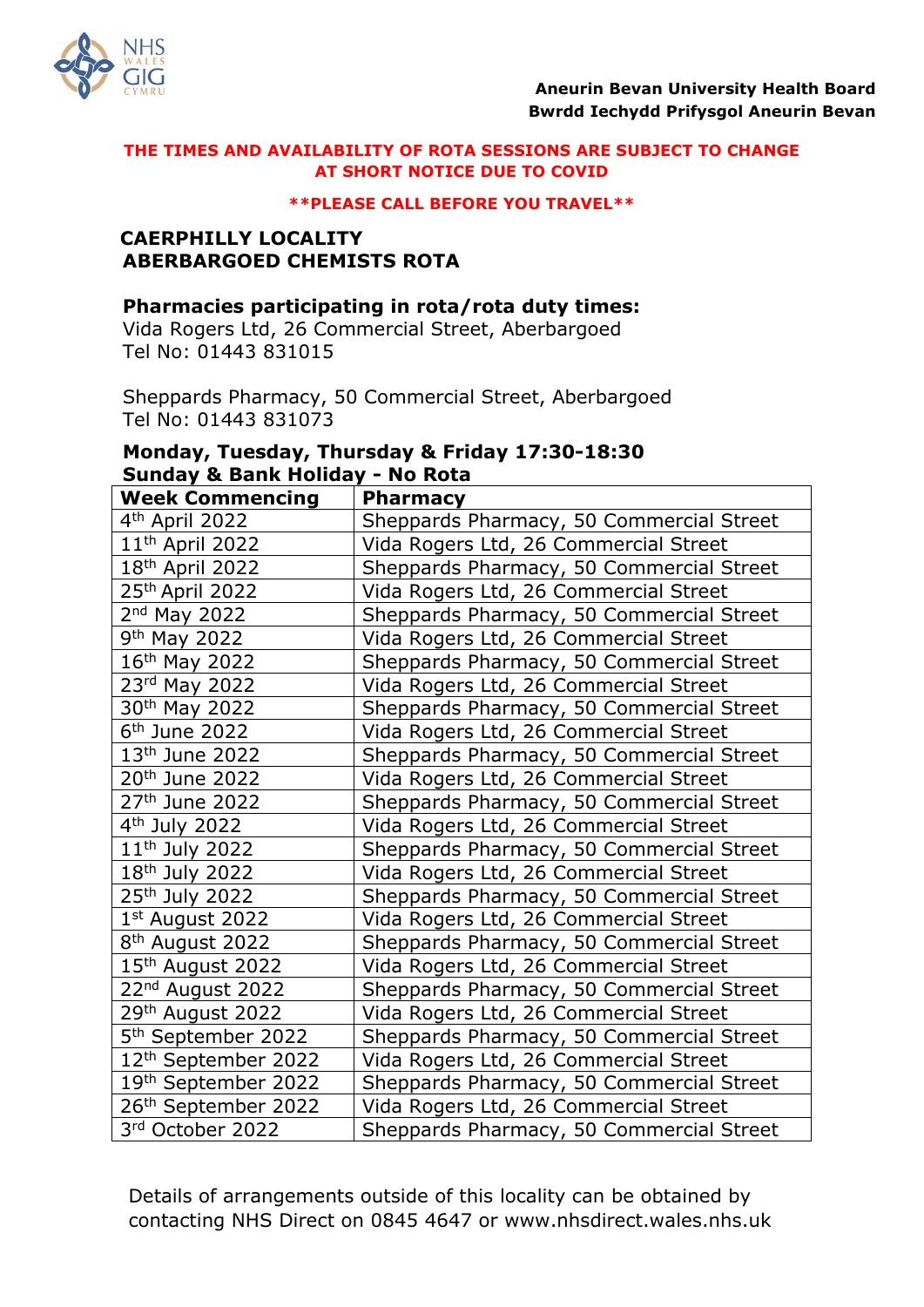

#### **\*\*PLEASE CALL BEFORE YOU TRAVEL\*\***

### **CAERPHILLY LOCALITY ABERBARGOED CHEMISTS ROTA**

### **Pharmacies participating in rota/rota duty times:**

Vida Rogers Ltd, 26 Commercial Street, Aberbargoed Tel No: 01443 831015

Sheppards Pharmacy, 50 Commercial Street, Aberbargoed Tel No: 01443 831073

## **Monday, Tuesday, Thursday & Friday 17:30-18:30 Sunday & Bank Holiday - No Rota**

| 10th October 2022              | Vida Rogers Ltd, 26 Commercial Street    |
|--------------------------------|------------------------------------------|
| 17th October 2022              | Sheppards Pharmacy, 50 Commercial Street |
| 24th October 2022              | Vida Rogers Ltd, 26 Commercial Street    |
| 31 <sup>st</sup> October 2022  | Sheppards Pharmacy, 50 Commercial Street |
| 7 <sup>th</sup> November 2022  | Vida Rogers Ltd, 26 Commercial Street    |
| 14th November 2022             | Sheppards Pharmacy, 50 Commercial Street |
| 21 <sup>st</sup> November 2022 | Vida Rogers Ltd, 26 Commercial Street    |
| 28 <sup>th</sup> November 2022 | Sheppards Pharmacy, 50 Commercial Street |
| 5 <sup>th</sup> December 2022  | Vida Rogers Ltd, 26 Commercial Street    |
| 12 <sup>th</sup> December 2022 | Sheppards Pharmacy, 50 Commercial Street |
| 19th December 2022             | Vida Rogers Ltd, 26 Commercial Street    |
| 26 <sup>th</sup> December 2022 | Sheppards Pharmacy, 50 Commercial Street |
| 2 <sup>nd</sup> January 2023   | Vida Rogers Ltd, 26 Commercial Street    |
| 9 <sup>th</sup> January 2023   | Sheppards Pharmacy, 50 Commercial Street |
| 16 <sup>th</sup> January 2023  | Vida Rogers Ltd, 26 Commercial Street    |
| 23rd January 2023              | Sheppards Pharmacy, 50 Commercial Street |
| 30 <sup>th</sup> January 2023  | Vida Rogers Ltd, 26 Commercial Street    |
| 6 <sup>th</sup> February 2023  | Sheppards Pharmacy, 50 Commercial Street |
| 13th February 2023             | Vida Rogers Ltd, 26 Commercial Street    |
| 20 <sup>th</sup> February 2023 | Sheppards Pharmacy, 50 Commercial Street |
| 27 <sup>th</sup> February 2023 | Vida Rogers Ltd, 26 Commercial Street    |
| 6 <sup>th</sup> March 2023     | Sheppards Pharmacy, 50 Commercial Street |
| 13 <sup>th</sup> March 2023    | Vida Rogers Ltd, 26 Commercial Street    |
| 20 <sup>th</sup> March 2023    | Sheppards Pharmacy, 50 Commercial Street |
| 27 <sup>th</sup> March 2023    | Vida Rogers Ltd, 26 Commercial Street    |
| 3rd April 2023                 | Sheppards Pharmacy, 50 Commercial Street |
| 10 <sup>th</sup> April 2023    | Vida Rogers Ltd, 26 Commercial Street    |
| 17th April 2023                | Sheppards Pharmacy, 50 Commercial Street |
| 24th April 2023                | Vida Rogers Ltd, 26 Commercial Street    |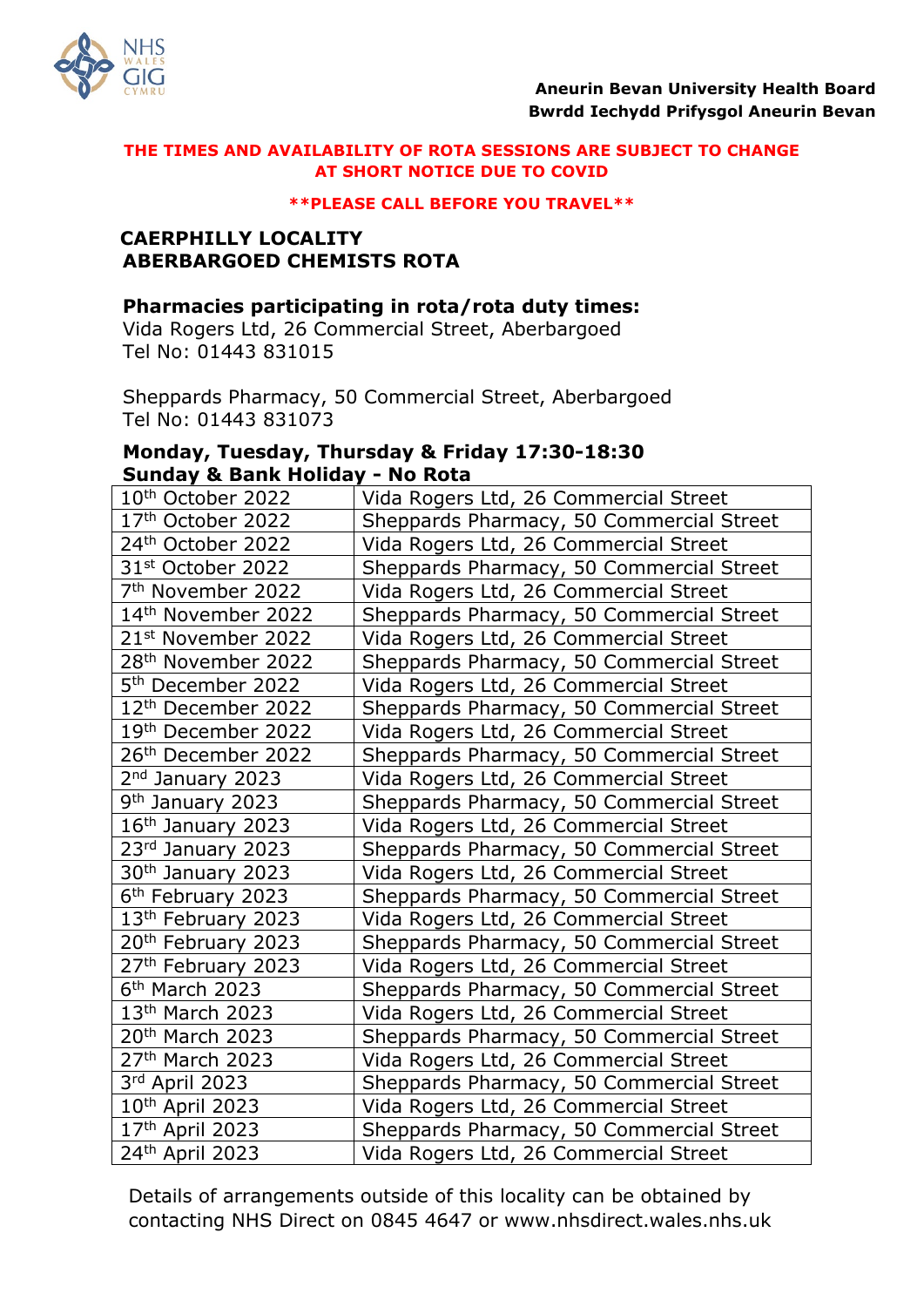

#### **\*\*PLEASE CALL BEFORE YOU TRAVEL\*\***

## **CAERPHILLY LOCALITY BARGOED CHEMISTS ROTA**

# **Weekday Rota - Monday to Friday 18:00-18:30 Pharmacies participating in rota:**

Lewis Chemists, 2-3 Trafalgar Buildings, Bargoed Tel No: 01443 831030

Bargoed Pharmacy, 9 Under Cardiff Road, Bargoed Tel No: 01443 839983

## **Sunday & Bank Holiday Only 17:30-18:30 Pharmacies participating in rota include those listed above plus:**

Vida Rogers Ltd, 18 Hanbury Road, Bargoed Tel No: 01443 831007

| <b>Date</b>                                    | <b>Pharmacy</b>                         |
|------------------------------------------------|-----------------------------------------|
| $1st$ April 2022                               | Lewis Chemists, 2-3 Trafalgar Buildings |
| 3rd April 2022                                 | Lewis Chemists, 2-3 Trafalgar Buildings |
| 4 <sup>th</sup> - 8 <sup>th</sup> April 2022   | Bargoed Pharmacy, 9 Under Cardiff Road  |
| 10 <sup>th</sup> April 2022                    | Bargoed Pharmacy, 9 Under Cardiff Road  |
| 11 <sup>th</sup> - 14 <sup>th</sup> April 2022 | Lewis Chemists, 2-3 Trafalgar Buildings |
| 15 <sup>th</sup> April 2022                    | Vida Rogers Ltd, 18 Hanbury Road        |
| <b>Good Friday</b>                             |                                         |
| 17 <sup>th</sup> April 2022                    | Lewis Chemists, 2-3 Trafalgar Buildings |
| <b>Easter Sunday</b>                           |                                         |
| 18 <sup>th</sup> April 2022                    | Bargoed Pharmacy, 9 Under Cardiff Road  |
| <b>Easter Monday</b>                           |                                         |
| 19 <sup>th</sup> - 22 <sup>nd</sup> April 2022 | Bargoed Pharmacy, 9 Under Cardiff Road  |
| 24 <sup>th</sup> April 2022                    | Vida Rogers Ltd, 18 Hanbury Road        |
| 25 <sup>th</sup> - 29th April 2022             | Lewis Chemists, 2-3 Trafalgar Buildings |
| $1st$ May 2022                                 | Lewis Chemists, 2-3 Trafalgar Buildings |
| 2 <sup>nd</sup> May 2022                       | Vida Rogers Ltd, 18 Hanbury Road        |
| <b>Bank Holiday</b>                            |                                         |
| $2nd - 6th$ May 2022                           | Bargoed Pharmacy, 9 Under Cardiff Road  |
| 8 <sup>th</sup> May 2022                       | Bargoed Pharmacy, 9 Under Cardiff Road  |
| 9 <sup>th</sup> -13 <sup>th</sup> May 2022     | Lewis Chemists, 2-3 Trafalgar Buildings |
| 15th May 2022                                  | Vida Rogers Ltd, 18 Hanbury Road        |
| 16th - 20th May 2022                           | Bargoed Pharmacy, 9 Under Cardiff Road  |
| 22nd May 2022                                  | Lewis Chemists, 2-3 Trafalgar Buildings |
| 23rd 27th May 2022                             | Lewis Chemists, 2-3 Trafalgar Buildings |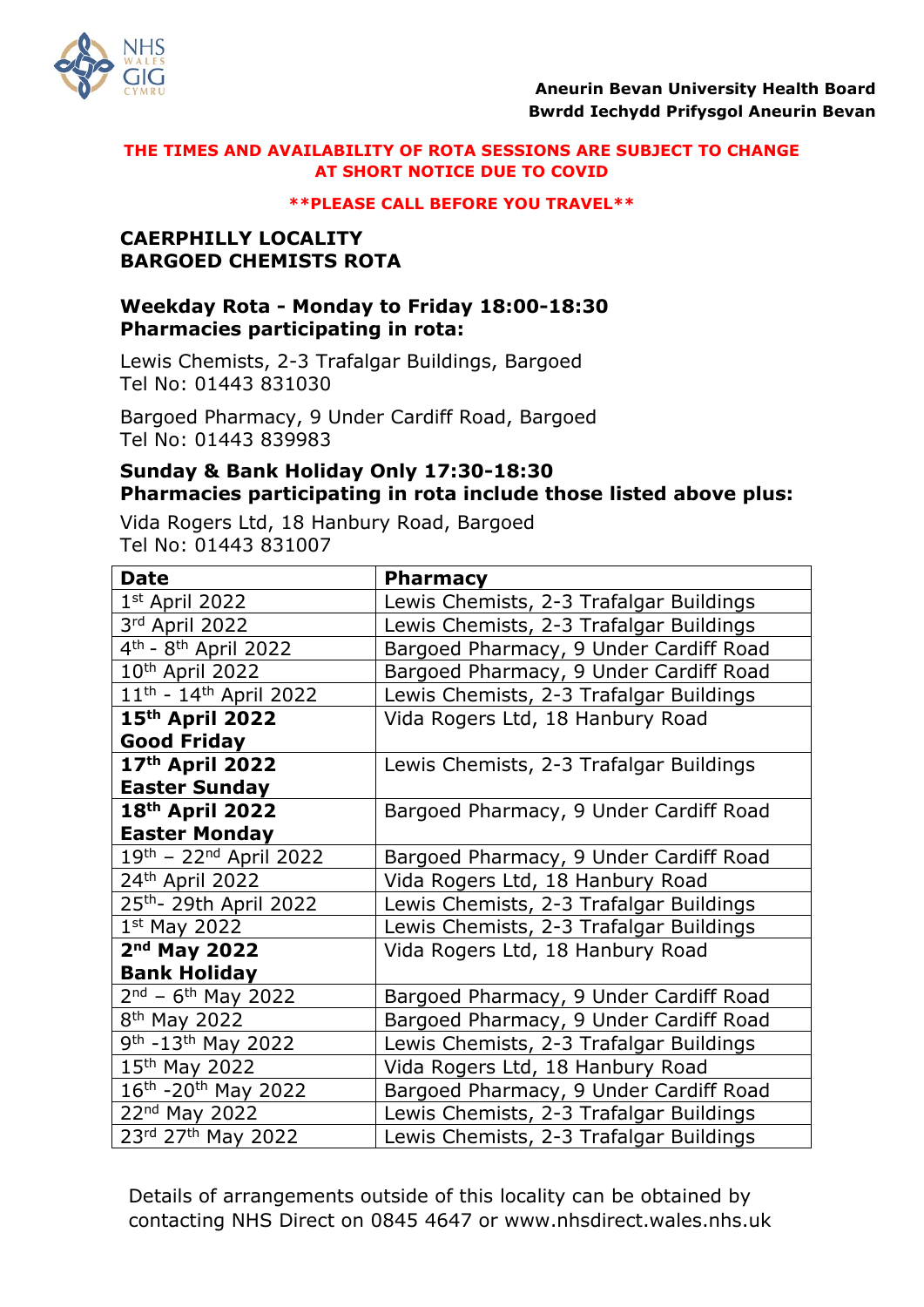

#### **\*\*PLEASE CALL BEFORE YOU TRAVEL\*\***

## **CAERPHILLY LOCALITY BARGOED CHEMISTS ROTA**

# **Weekday Rota - Monday to Friday 18:00-18:30 Pharmacies participating in rota:**

Lewis Chemists, 2-3 Trafalgar Buildings, Bargoed Tel No: 01443 831030

Bargoed Pharmacy, 9 Under Cardiff Road, Bargoed Tel No: 01443 839983

# **Sunday & Bank Holiday Only 17:30-18:30 Pharmacies participating in rota include those listed above plus:**

Vida Rogers Ltd, 18 Hanbury Road, Bargoed Tel No: 01443 831007

| <b>Date</b>                                  | <b>Pharmacy</b>                         |
|----------------------------------------------|-----------------------------------------|
| 29th May 2022                                | Bargoed Pharmacy, 9 Under Cardiff Road  |
| $30th$ May -1st June 2022                    | Bargoed Pharmacy, 9 Under Cardiff Road  |
| 2 <sup>nd</sup> June 2022                    | Lewis Chemists, 2-3 Trafalgar Buildings |
| <b>Bank Holiday</b>                          |                                         |
| 3rd June 2022                                | Bargoed Pharmacy, 9 Under Cardiff Road  |
| <b>Bank Holiday</b>                          |                                         |
| 5 <sup>th</sup> June 2022                    | Vida Rogers Ltd, 18 Hanbury Road        |
| $6^{\text{th}} - 10^{\text{th}}$ June 2022   | Lewis Chemists, 2-3 Trafalgar Buildings |
| 12 <sup>th</sup> June 2022                   | Lewis Chemists, 2-3 Trafalgar Buildings |
| $13th - 17th$ June 2022                      | Bargoed Pharmacy, 9 Under Cardiff Road  |
| 19 <sup>th</sup> June 2022                   | Bargoed Pharmacy, 9 Under Cardiff Road  |
| 20 <sup>th</sup> -24 <sup>th</sup> June 2022 | Lewis Chemists, 2-3 Trafalgar Buildings |
| 26 <sup>th</sup> June 2022                   | Vida Rogers Ltd, 18 Hanbury Road        |
| $27th$ June - $1st$ July 2022                | Bargoed Pharmacy, 9 Under Cardiff Road  |
| 3rd July 2022                                | Lewis Chemists, 2-3 Trafalgar Buildings |
| $4^{th}$ – $8^{th}$ July 2022                | Lewis Chemists, 2-3 Trafalgar Buildings |
| 10 <sup>th</sup> July 2022                   | Bargoed Pharmacy, 9 Under Cardiff Road  |
| $11^{th}$ – $15^{th}$ July 2022              | Bargoed Pharmacy, 9 Under Cardiff Road  |
| 17th July 2022                               | Vida Rogers Ltd, 18 Hanbury Road        |
| $18^{th}$ – 22 <sup>nd</sup> July 2022       | Lewis Chemists, 2-3 Trafalgar Buildings |
| 24th July 2022                               | Lewis Chemists, 2-3 Trafalgar Buildings |
| $25^{th}$ – 29 <sup>th</sup> July 2022       | Bargoed Pharmacy, 9 Under Cardiff Road  |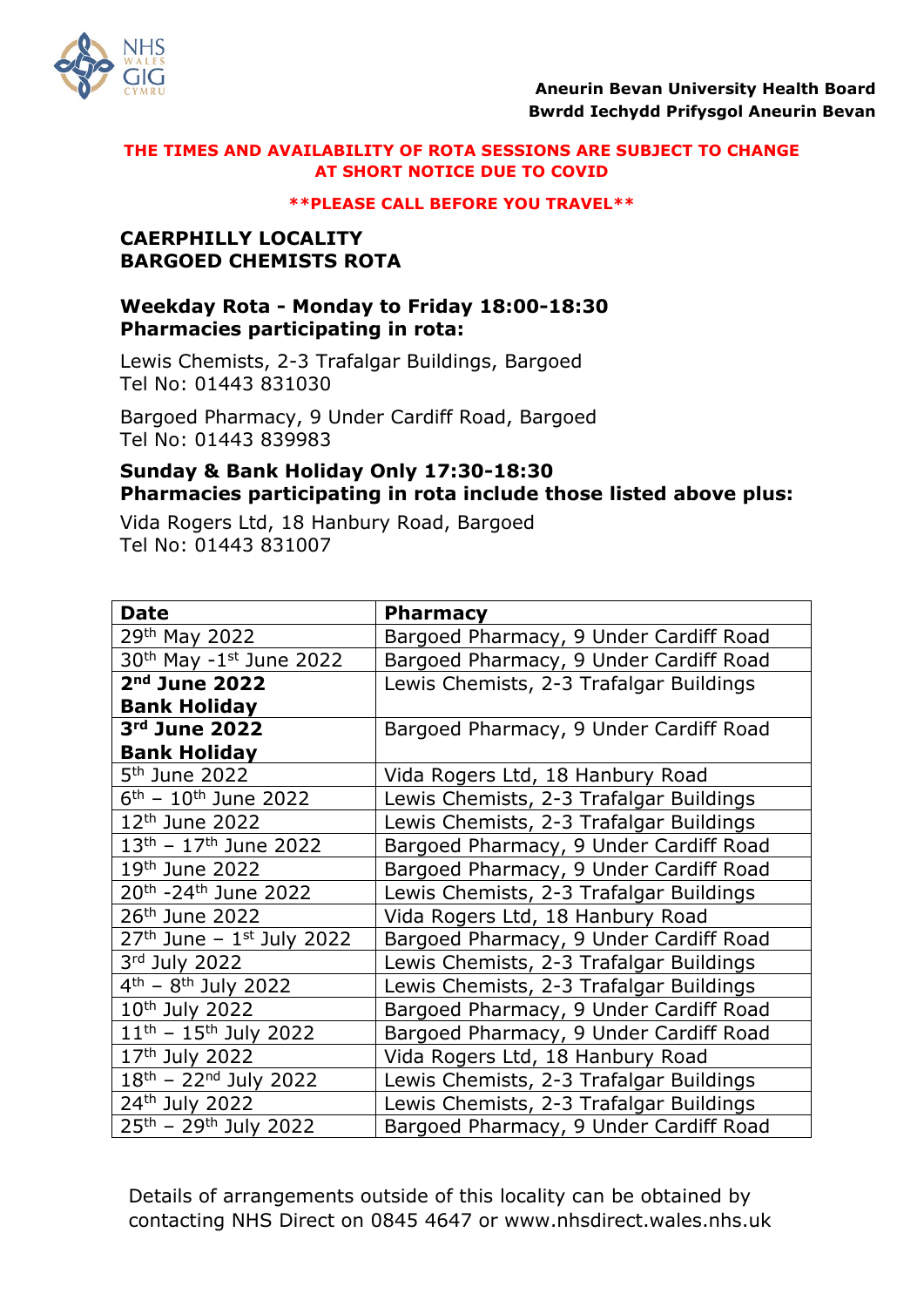

#### **\*\*PLEASE CALL BEFORE YOU TRAVEL\*\***

## **CAERPHILLY LOCALITY BARGOED CHEMISTS ROTA**

# **Weekday Rota - Monday to Friday 18:00-18:30 Pharmacies participating in rota:**

Lewis Chemists, 2-3 Trafalgar Buildings, Bargoed Tel No: 01443 831030

Bargoed Pharmacy, 9 Under Cardiff Road, Bargoed Tel No: 01443 839983

# **Sunday & Bank Holiday Only 17:30-18:30 Pharmacies participating in rota include those listed above plus:**

Vida Rogers Ltd, 18 Hanbury Road, Bargoed Tel No: 01443 831007

| <b>Date</b>                                      | <b>Pharmacy</b>                         |
|--------------------------------------------------|-----------------------------------------|
| 31 <sup>st</sup> July 2022                       | Bargoed Pharmacy, 9 Under Cardiff Road  |
| $1st$ -5 <sup>th</sup> August 2022               | Lewis Chemists, 2-3 Trafalgar Buildings |
| 7 <sup>th</sup> August 2022                      | Vida Rogers Ltd, 18 Hanbury Road        |
| $8th - 12th$ August 2022                         | Bargoed Pharmacy, 9 Under Cardiff Road  |
| 14th August 2022                                 | Lewis Chemists, 2-3 Trafalgar Buildings |
| $15^{\text{th}} - 19^{\text{th}}$ August 2022    | Lewis Chemists, 2-3 Trafalgar Buildings |
| 21st August 2022                                 | Bargoed Pharmacy, 9 Under Cardiff Road  |
| $22^{nd}$ – 26 <sup>th</sup> August 2022         | Bargoed Pharmacy, 9 Under Cardiff Road  |
| 28 <sup>th</sup> August 2022                     | Vida Rogers Ltd, 18 Hanbury Road        |
| 29th August 2022                                 | Vida Rogers Ltd, 18 Hanbury Road        |
| <b>Bank Holiday</b>                              |                                         |
| 30 <sup>th</sup> Aug - 2 <sup>nd</sup> Sept 2022 | Lewis Chemists, 2-3 Trafalgar Buildings |
| 4 <sup>th</sup> September 2022                   | Lewis Chemists, 2-3 Trafalgar Buildings |
| 5 <sup>th</sup> - 9 <sup>th</sup> Sept 2022      | Bargoed Pharmacy, 9 Under Cardiff Road  |
| 11 <sup>th</sup> September 2022                  | Bargoed Pharmacy, 9 Under Cardiff Road  |
| $12^{th}$ - $16^{th}$ Sept 2022                  | Lewis Chemists, 2-3 Trafalgar Buildings |
| 18 <sup>th</sup> September 2022                  | Vida Rogers Ltd, 18 Hanbury Road        |
| $19^{th}$ – 23 <sup>rd</sup> Sept 2022           | Bargoed Pharmacy, 9 Under Cardiff Road  |
| 25 <sup>th</sup> September 2022                  | Lewis Chemists, 2-3 Trafalgar Buildings |
| 26 <sup>th</sup> - 30 <sup>th</sup> Sept 2022    | Lewis Chemists, 2-3 Trafalgar Buildings |
| 2 <sup>nd</sup> October 2022                     | Bargoed Pharmacy, 9 Under Cardiff Road  |
| 3rd - 7th October 2022                           | Bargoed Pharmacy, 9 Under Cardiff Road  |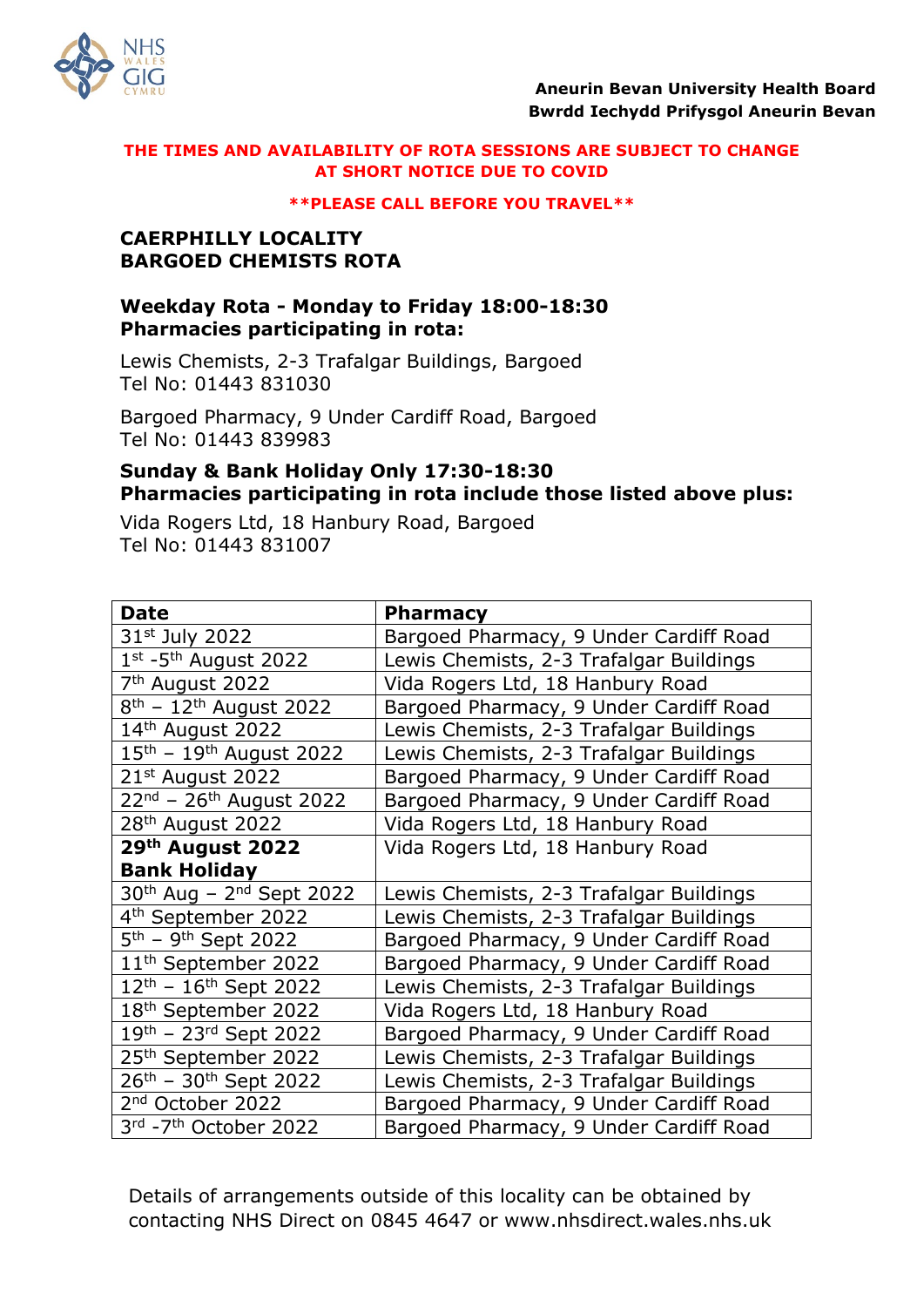

#### **\*\*PLEASE CALL BEFORE YOU TRAVEL\*\***

## **CAERPHILLY LOCALITY BARGOED CHEMISTS ROTA**

# **Weekday Rota - Monday to Friday 18:00-18:30 Pharmacies participating in rota:**

Lewis Chemists, 2-3 Trafalgar Buildings, Bargoed Tel No: 01443 831030

Bargoed Pharmacy, 9 Under Cardiff Road, Bargoed Tel No: 01443 839983

# **Sunday & Bank Holiday Only 17:30-18:30 Pharmacies participating in rota include those listed above plus:**

Vida Rogers Ltd, 18 Hanbury Road, Bargoed Tel No: 01443 831007

| <b>Date</b>                                      | <b>Pharmacy</b>                         |
|--------------------------------------------------|-----------------------------------------|
| 9 <sup>th</sup> October 2022                     | Vida Rogers Ltd, 18 Hanbury Road        |
| $10^{\text{th}}$ - $14^{\text{th}}$ October 2022 | Lewis Chemists, 2-3 Trafalgar Buildings |
| 16th October 2022                                | Lewis Chemists, 2-3 Trafalgar Buildings |
| $17th$ – 21st October 2022                       | Bargoed Pharmacy, 9 Under Cardiff Road  |
| 23rd October 2022                                | Bargoed Pharmacy, 9 Under Cardiff Road  |
| 24 <sup>th</sup> - 28 <sup>th</sup> October 2022 | Lewis Chemists, 2-3 Trafalgar Buildings |
| 30 <sup>th</sup> October 2022                    | Vida Rogers Ltd, 18 Hanbury Road        |
| 31st Oct-4th Nov 2022                            | Bargoed Pharmacy, 9 Under Cardiff Road  |
| 6 <sup>th</sup> November 2022                    | Lewis Chemists, 2-3 Trafalgar Buildings |
| 7 <sup>th</sup> - 11 <sup>th</sup> November 2022 | Lewis Chemists, 2-3 Trafalgar Buildings |
| 13 <sup>th</sup> November 2022                   | Bargoed Pharmacy, 9 Under Cardiff Road  |
| 14th-18th November 2022                          | Bargoed Pharmacy, 9 Under Cardiff Road  |
| 20 <sup>th</sup> November 2022                   | Vida Rogers Ltd, 18 Hanbury Road        |
| 21st -25th November 2022                         | Lewis Chemists, 2-3 Trafalgar Buildings |
| 27 <sup>th</sup> November 2022                   | Lewis Chemists, 2-3 Trafalgar Buildings |
| 28th Nov-2nd Dec 2022                            | Bargoed Pharmacy, 9 Under Cardiff Road  |
| 4 <sup>th</sup> December 2022                    | Bargoed Pharmacy, 9 Under Cardiff Road  |
| 5 <sup>th</sup> - 9 <sup>th</sup> December 2022  | Lewis Chemists, 2-3 Trafalgar Buildings |
| 11 <sup>th</sup> December 2022                   | Vida Rogers Ltd, 18 Hanbury Road        |
| $12th - 16th$ December 2022                      | Bargoed Pharmacy, 9 Under Cardiff Road  |
| 18 <sup>th</sup> December 2022                   | Lewis Chemists, 2-3 Trafalgar Buildings |
| 19th -23rd December 2022                         | Lewis Chemists, 2-3 Trafalgar Buildings |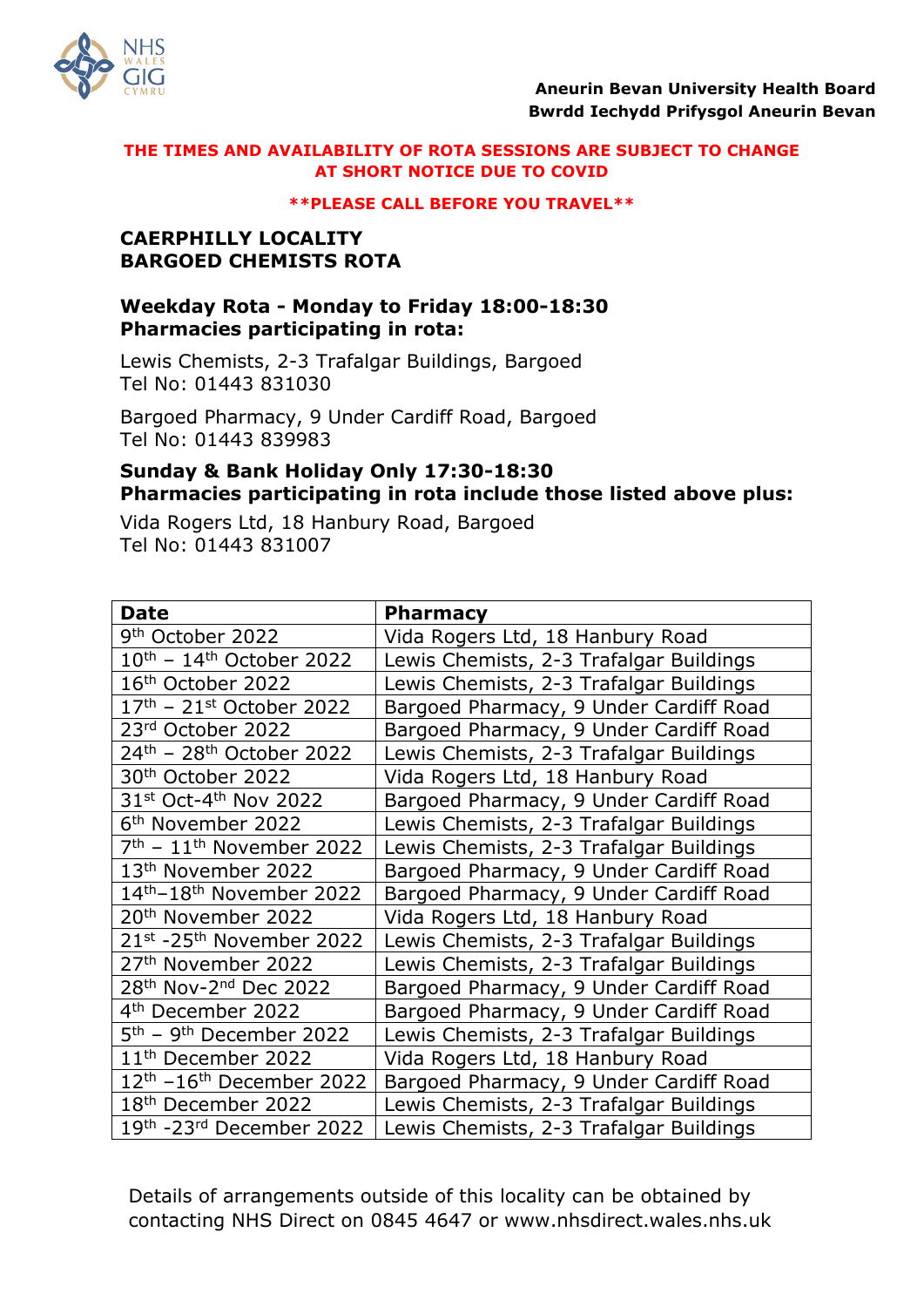

#### **\*\*PLEASE CALL BEFORE YOU TRAVEL\*\***

## **CAERPHILLY LOCALITY BARGOED CHEMISTS ROTA**

# **Weekday Rota - Monday to Friday 18:00-18:30 Pharmacies participating in rota:**

Lewis Chemists, 2-3 Trafalgar Buildings, Bargoed Tel No: 01443 831030

Bargoed Pharmacy, 9 Under Cardiff Road, Bargoed Tel No: 01443 839983

# **Sunday & Bank Holiday Only 17:30-18:30 Pharmacies participating in rota include those listed above plus:**

Vida Rogers Ltd, 18 Hanbury Road, Bargoed Tel No: 01443 831007

| <b>Date</b>                                      | <b>Pharmacy</b>                         |
|--------------------------------------------------|-----------------------------------------|
| 25 <sup>th</sup> December 2022                   | Lewis Chemists, 2-3 Trafalgar Buildings |
| <b>Christmas Day</b>                             |                                         |
| 26 <sup>th</sup> December 2022                   | Bargoed Pharmacy, 9 Under Cardiff Road  |
|                                                  |                                         |
| <b>Boxing Day</b>                                |                                         |
| 27 <sup>th</sup> December 2022                   | Vida Rogers Ltd, 18 Hanbury Road        |
| <b>Bank Holiday</b>                              |                                         |
| 28 <sup>th</sup> -30 <sup>th</sup> December 2022 | Bargoed Pharmacy, 9 Under Cardiff Road  |
| 1st January 2023                                 | Lewis Chemists, 2-3 Trafalgar Buildings |
| <b>New Year's Day</b>                            |                                         |
| 2 <sup>nd</sup> January 2023                     | Bargoed Pharmacy, 9 Under Cardiff Road  |
| <b>Bank Holiday</b>                              |                                         |
| 3rd -6 <sup>th</sup> January 2023                | Lewis Chemists, 2-3 Trafalgar Buildings |
| 8 <sup>th</sup> January 2023                     | Bargoed Pharmacy, 9 Under Cardiff Road  |
| $9th$ -13 <sup>th</sup> January 2023             | Bargoed Pharmacy, 9 Under Cardiff Road  |
| 15th January 2023                                | Vida Rogers Ltd, 18 Hanbury Road        |
| 16 <sup>th</sup> -20 <sup>th</sup> January 2023  | Lewis Chemists, 2-3 Trafalgar Buildings |
| 22 <sup>nd</sup> January 2023                    | Lewis Chemists, 2-3 Trafalgar Buildings |
| 23rd -27th January 2023                          | Bargoed Pharmacy, 9 Under Cardiff Road  |
| 29th January 2023                                | Bargoed Pharmacy, 9 Under Cardiff Road  |
| $30^{th}$ Jan - $3^{rd}$ Feb 2023                | Lewis Chemists, 2-3 Trafalgar Buildings |
| 5 <sup>th</sup> February 2023                    | Vida Rogers Ltd, 18 Hanbury Road        |
| $6th$ -10 <sup>th</sup> February 2023            | Bargoed Pharmacy, 9 Under Cardiff Road  |
| 12 <sup>th</sup> February 2023                   | Lewis Chemists, 2-3 Trafalgar Buildings |
| $13th$ - $17th$ February 2023                    | Lewis Chemists, 2-3 Trafalgar Buildings |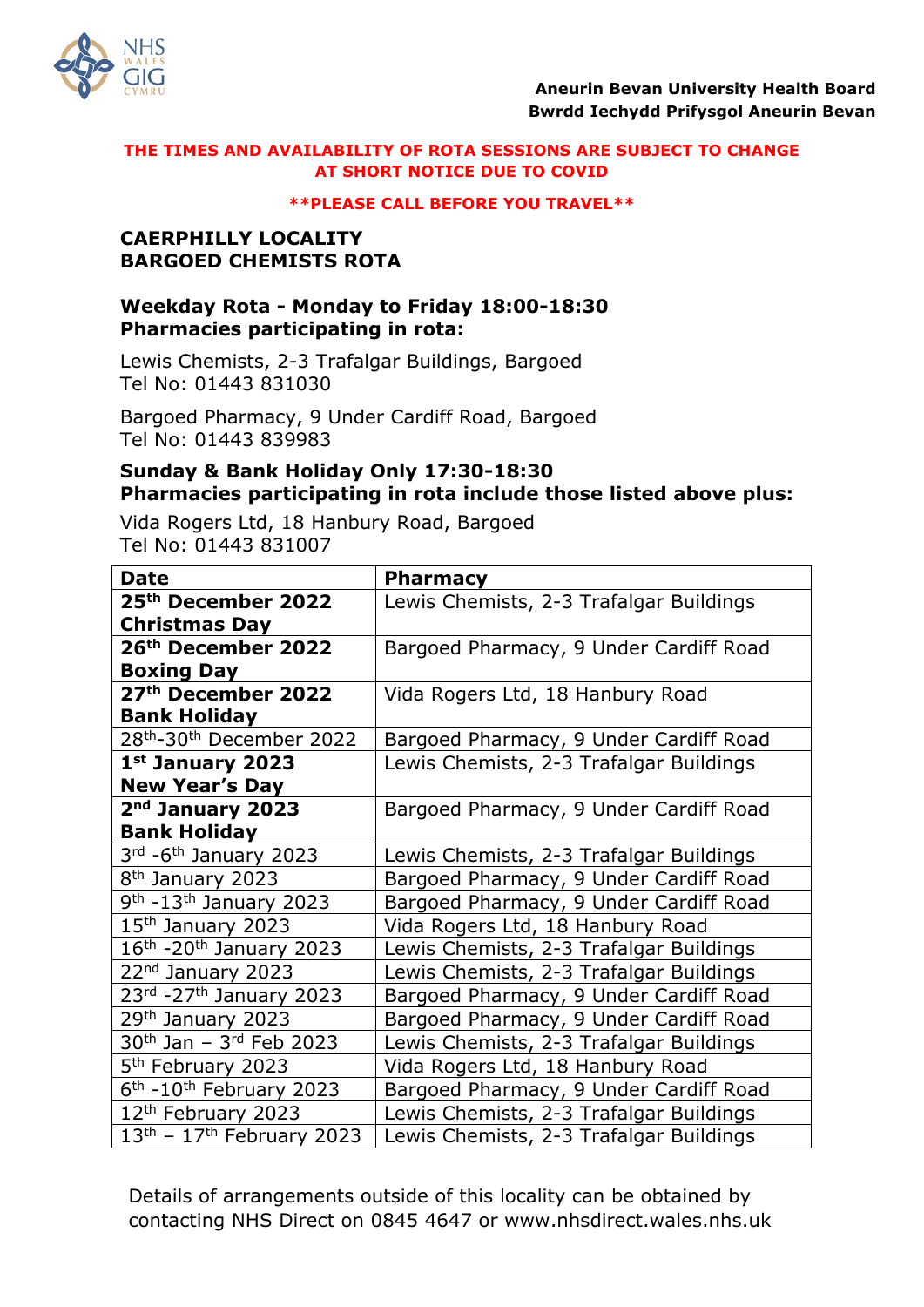

#### **THE TIMES AND AVAILABILITY OF ROTA SESSIONS ARE SUBJECT TO CHANGE AT SHORT NOTICE DUE TO COVID \*\*PLEASE CALL BEFORE YOU TRAVEL\*\***

# **CAERPHILLY LOCALITY BARGOED CHEMISTS ROTA**

# **Weekday Rota - Monday to Friday 18:00-18:30 Pharmacies participating in rota:**

Lewis Chemists, 2-3 Trafalgar Buildings, Bargoed Tel No: 01443 831030

Bargoed Pharmacy, 9 Under Cardiff Road, Bargoed Tel No: 01443 839983

# **Sunday & Bank Holiday Only 17:30-18:30 Pharmacies participating in rota include those listed above plus:**

Vida Rogers Ltd, 18 Hanbury Road, Bargoed Tel No: 01443 831007

| <b>Date</b>                                 | <b>Pharmacy</b>                         |  |
|---------------------------------------------|-----------------------------------------|--|
| 19th February 2023                          | Bargoed Pharmacy, 9 Under Cardiff Road  |  |
| 20th - 24th February 2023                   | Bargoed Pharmacy, 9 Under Cardiff Road  |  |
| 26th February 2023                          | Vida Rogers Ltd, 18 Hanbury Road        |  |
| $27th$ Feb - 3 <sup>rd</sup> March 2023     | Lewis Chemists, 2-3 Trafalgar Buildings |  |
| 5 <sup>th</sup> March 2023                  | Lewis Chemists, 2-3 Trafalgar Buildings |  |
| $6^{\text{th}} - 10^{\text{th}}$ March 2023 | Bargoed Pharmacy, 9 Under Cardiff Road  |  |
| 12 <sup>th</sup> March 2023                 | Bargoed Pharmacy, 9 Under Cardiff Road  |  |
| 13th - 17th March 2023                      | Lewis Chemists, 2-3 Trafalgar Buildings |  |
| 19th March 2023                             | Vida Rogers Ltd, 18 Hanbury Road        |  |
| 20th - 24th March 2023                      | Bargoed Pharmacy, 9 Under Cardiff Road  |  |
| 26 <sup>th</sup> March 2023                 | Lewis Chemists, 2-3 Trafalgar Buildings |  |
| 27th - 31st March 2023                      | Lewis Chemists, 2-3 Trafalgar Buildings |  |
| 2 <sup>nd</sup> April 2023                  | Bargoed Pharmacy, 9 Under Cardiff Road  |  |
| $3rd$ -4 <sup>th</sup> April 2023           | Bargoed Pharmacy, 9 Under Cardiff Road  |  |
| 7 <sup>th</sup> April 2023                  | Vida Rogers Ltd, 18 Hanbury Road        |  |
| <b>Good Friday</b>                          |                                         |  |
| 9th April 2023                              | Lewis Chemists, 2-3 Trafalgar Buildings |  |
| <b>Easter Sunday</b>                        |                                         |  |
| 10th April 2023                             | Bargoed Pharmacy, 9 Under Cardiff Road  |  |
| <b>Easter Monday</b>                        |                                         |  |
| $11th - 14th$ April 2023                    | Bargoed Pharmacy, 9 Under Cardiff Road  |  |
| 16 <sup>th</sup> April 2023                 | Vida Rogers Ltd, 18 Hanbury Road        |  |
| $17th$ – 21st April 2023                    | Lewis Chemists, 2-3 Trafalgar Buildings |  |
| 23rd April 2023                             | Lewis Chemists, 2-3 Trafalgar Buildings |  |
| 24th - 28th April 2023                      | Bargoed Pharmacy, 9 Under Cardiff Road  |  |
| 30 <sup>th</sup> April 2023                 | Bargoed Pharmacy, 9 Under Cardiff Road  |  |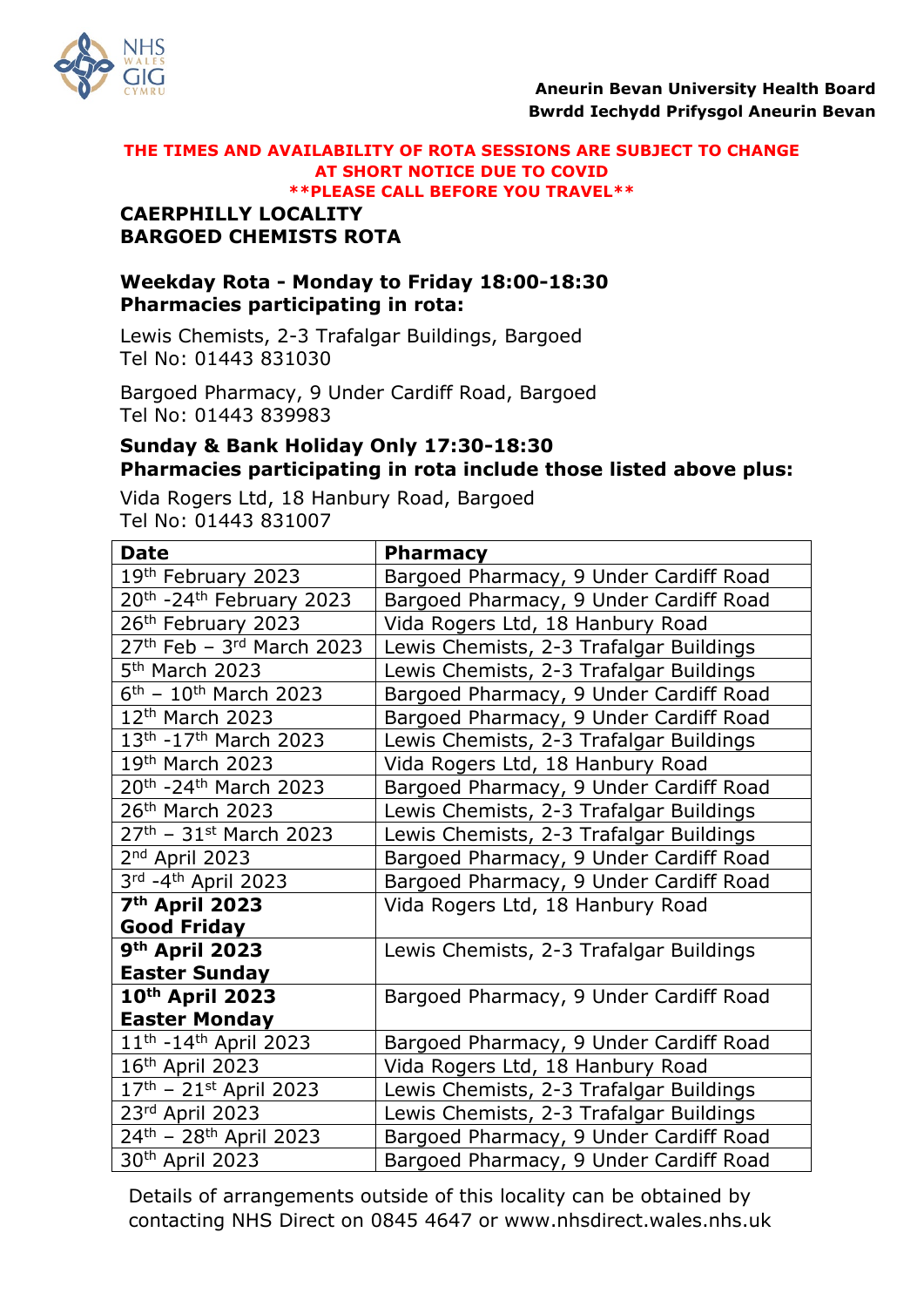

#### **\*\*PLEASE CALL BEFORE YOU TRAVEL\*\***

## **CAERPHILLY LOCALITY BLACKWOOD CHEMISTS ROTA**

### **Weekday rota**

Markham Pharmacy, 61 Abernant Road, Markham Tel No: 01495 220458 Monday to Friday 17.30-18.00 (except Bank Holidays – see rota below)

# **Sunday & Bank Holiday Only 12:30-13:30**

### **Pharmacies participating in rota/rota duty times:**

Boots UK Ltd, 2 The Market Place, Blackwood Tel No: 01495 225208

Mayberry Pharmacy, 175 High Street, Blackwood Tel No: 01495 224875

| <b>Sunday/Bank Holiday</b>                | <b>Pharmacy</b>                  |
|-------------------------------------------|----------------------------------|
| 3rd April 2022                            | Boots UK Ltd, 2 The Market Place |
| 10 <sup>th</sup> April 2022               | Mayberry Pharmacy, 175 High St   |
| 15 <sup>th</sup> April 2022 Good Friday   | Boots UK Ltd, 2 The Market Place |
|                                           | (open commercially 08:30-17:30)  |
| 17 <sup>th</sup> April 2022 Easter Sunday | Mayberry Pharmacy, 175 High St   |
| 18th April 2022 Easter Monday             | Boots UK Ltd, 2 The Market Place |
| 24 <sup>th</sup> April 2022               | Mayberry Pharmacy, 175 High St   |
| $1st$ May 2022                            | Boots UK Ltd, 2 The Market Place |
| 2 <sup>nd</sup> May 2022 Bank Holiday     | Mayberry Pharmacy, 175 High St   |
| 8 <sup>th</sup> May 2022                  | Boots UK Ltd, 2 The Market Place |
| 15 <sup>th</sup> May 2022                 | Mayberry Pharmacy, 175 High St   |
| 22nd May 2022                             | Boots UK Ltd, 2 The Market Place |
| 29th May 2022                             | Mayberry Pharmacy, 175 High St   |
| 2 <sup>nd</sup> June 2022 Bank Holiday    | Boots UK Ltd, 2 The Market Place |
| 3rd June 2022 Bank Holiday                | Mayberry Pharmacy, 175 High St   |
| 5 <sup>th</sup> June 2022                 | Boots UK Ltd, 2 The Market Place |
| 12 <sup>th</sup> June 2022                | Mayberry Pharmacy, 175 High St   |
| 19th June 2022                            | Boots UK Ltd, 2 The Market Place |
| 26 <sup>th</sup> June 2022                | Mayberry Pharmacy, 175 High St   |
| 3rd July 2022                             | Boots UK Ltd, 2 The Market Place |
| 10 <sup>th</sup> July 2022                | Mayberry Pharmacy, 175 High St   |
| 17th July 2022                            | Boots UK Ltd, 2 The Market Place |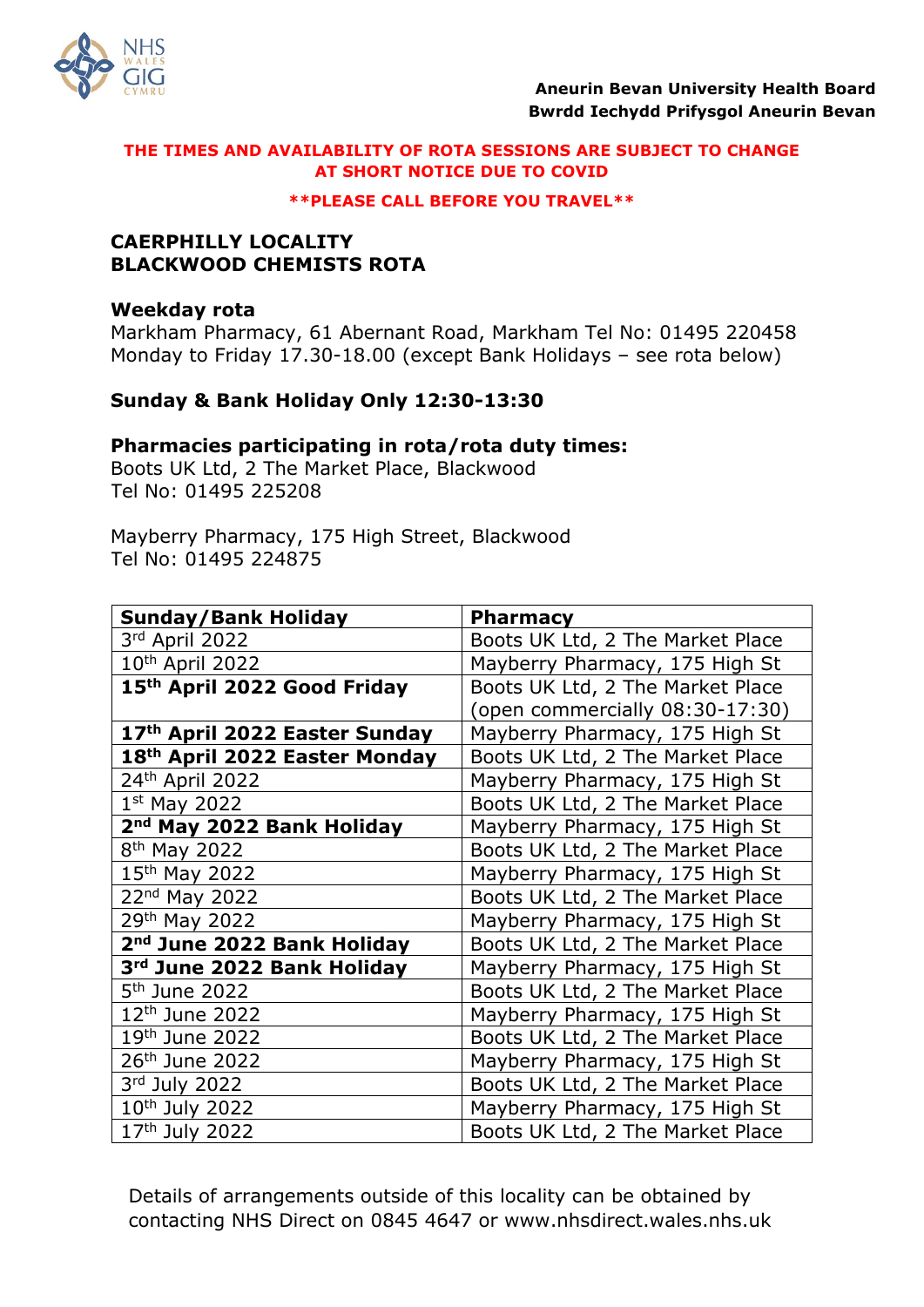

#### **\*\*PLEASE CALL BEFORE YOU TRAVEL\*\***

### **CAERPHILLY LOCALITY BLACKWOOD CHEMISTS ROTA**

### **Weekday rota**

Markham Pharmacy, 61 Abernant Road, Markham Tel No: 01495 220458 Monday to Friday 17.30-18.00 (except Bank Holidays – see rota below)

# **Sunday & Bank Holiday Only 12:30-13:30**

### **Pharmacies participating in rota/rota duty times:**

Boots UK Ltd, 2 The Market Place, Blackwood Tel No: 01495 225208

Mayberry Pharmacy, 175 High Street, Blackwood Tel No: 01495 224875

| <b>Sunday/Bank Holiday</b>                | <b>Pharmacy</b>                  |
|-------------------------------------------|----------------------------------|
| 24 <sup>th</sup> July 2022                | Mayberry Pharmacy, 175 High St   |
| 31st July 2022                            | Boots UK Ltd, 2 The Market Place |
| 7 <sup>th</sup> August 2022               | Mayberry Pharmacy, 175 High St   |
| 14th August 2022                          | Boots UK Ltd, 2 The Market Place |
| 21st August 2022                          | Mayberry Pharmacy, 175 High St   |
| 28 <sup>th</sup> August 2022              | Boots UK Ltd, 2 The Market Place |
| 29 <sup>th</sup> August 2022 Bank Holiday | Mayberry Pharmacy, 175 High St   |
| 4 <sup>th</sup> September 2022            | Boots UK Ltd, 2 The Market Place |
| 11 <sup>th</sup> September 2022           | Mayberry Pharmacy, 175 High St   |
| 18 <sup>th</sup> September 2022           | Boots UK Ltd, 2 The Market Place |
| 25 <sup>th</sup> September 2022           | Mayberry Pharmacy, 175 High St   |
| 2 <sup>nd</sup> October 2022              | Boots UK Ltd, 2 The Market Place |
| 9 <sup>th</sup> October 2022              | Mayberry Pharmacy, 175 High St   |
| 16th October 2022                         | Boots UK Ltd, 2 The Market Place |
| 23rd October 2022                         | Mayberry Pharmacy, 175 High St   |
| 30 <sup>th</sup> October 2022             | Boots UK Ltd, 2 The Market Place |
| 6 <sup>th</sup> November 2022             | Mayberry Pharmacy, 175 High St   |
| 13 <sup>th</sup> November 2022            | Boots UK Ltd, 2 The Market Place |
| 20 <sup>th</sup> November 2022            | Mayberry Pharmacy, 175 High St   |
| 27 <sup>th</sup> November 2022            | Boots UK Ltd, 2 The Market Place |
| 4 <sup>th</sup> December 2022             | Mayberry Pharmacy, 175 High St   |
| 11 <sup>th</sup> December 2022            | Boots UK Ltd, 2 The Market Place |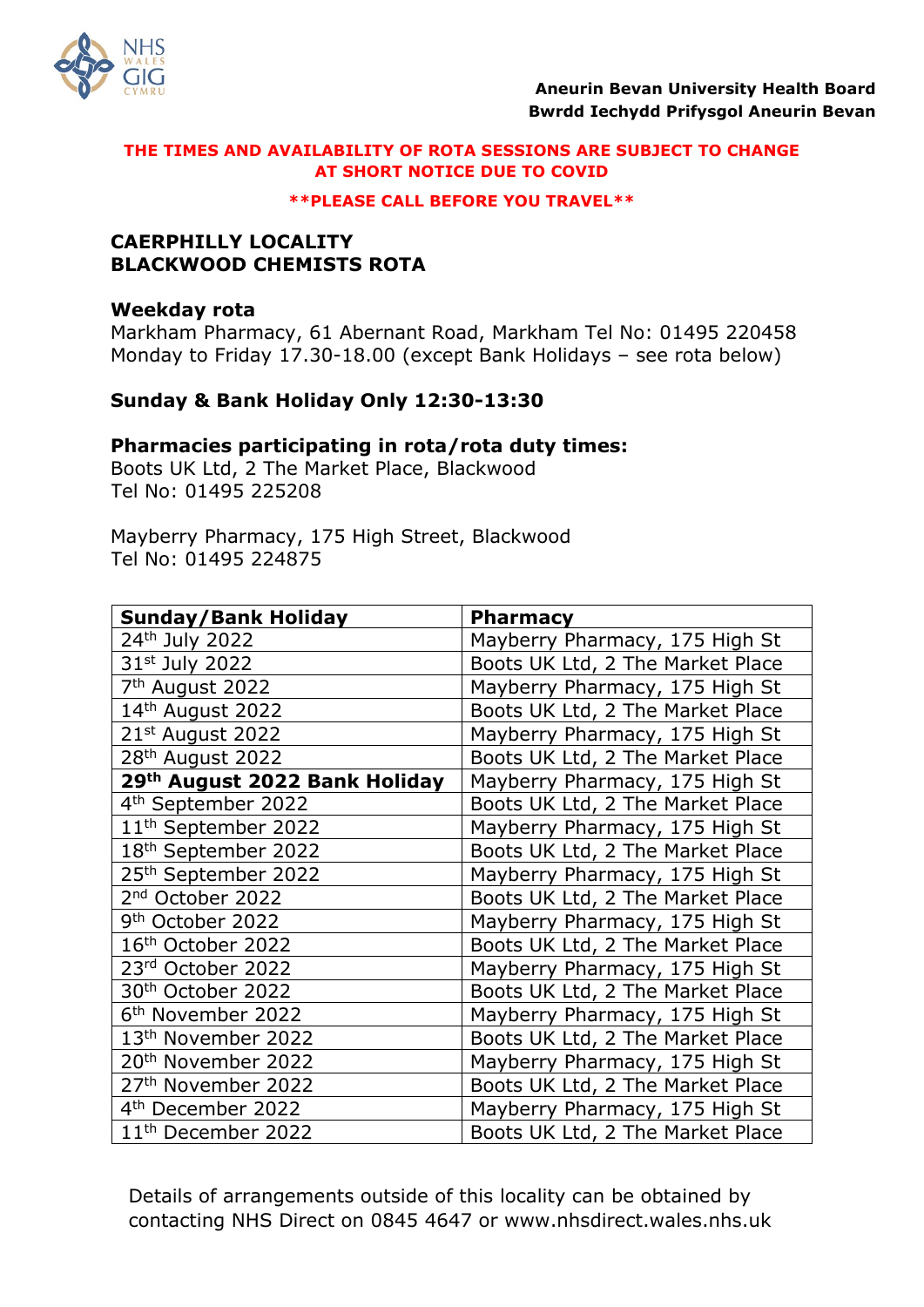

#### **\*\*PLEASE CALL BEFORE YOU TRAVEL\*\***

## **CAERPHILLY LOCALITY BLACKWOOD CHEMISTS ROTA**

### **Weekday rota**

Markham Pharmacy, 61 Abernant Road, Markham Tel No: 01495 220458 Monday to Friday 17.30-18.00 (except Bank Holidays – see rota below)

# **Sunday & Bank Holiday Only 12:30-13:30**

### **Pharmacies participating in rota/rota duty times:**

Boots UK Ltd, 2 The Market Place, Blackwood Tel No: 01495 225208

Mayberry Pharmacy, 175 High Street, Blackwood Tel No: 01495 224875

| <b>Sunday/Bank Holiday</b>                | <b>Pharmacy</b>                  |
|-------------------------------------------|----------------------------------|
| 18 <sup>th</sup> December 2022            | Mayberry Pharmacy, 175 High St   |
| 25 <sup>th</sup> December 2022 Christmas  | Mayberry Pharmacy, 175 High St   |
| <b>Day</b>                                |                                  |
| 26 <sup>th</sup> December 2022 Boxing     | Boots UK Ltd, 2 The Market Place |
| Day                                       |                                  |
| 27th December 2022 Bank                   | Mayberry Pharmacy, 175 High St   |
| <b>Holiday</b>                            |                                  |
| 1st January 2023 New Year's               | Boots UK Ltd, 2 The Market Place |
| Day                                       |                                  |
| 2 <sup>nd</sup> January 2023 Bank Holiday | Mayberry Pharmacy, 175 High St   |
| 8 <sup>th</sup> January 2023              | Boots UK Ltd, 2 The Market Place |
| 15 <sup>th</sup> January 2023             | Mayberry Pharmacy, 175 High St   |
| 22nd January 2023                         | Boots UK Ltd, 2 The Market Place |
| 29th January 2023                         | Mayberry Pharmacy, 175 High St   |
| 5 <sup>th</sup> February 2023             | Boots UK Ltd, 2 The Market Place |
| 12 <sup>th</sup> February 2023            | Mayberry Pharmacy, 175 High St   |
| 19th February 2023                        | Boots UK Ltd, 2 The Market Place |
| 26th February 2023                        | Mayberry Pharmacy, 175 High St   |
| 5 <sup>th</sup> March 2023                | Boots UK Ltd, 2 The Market Place |
| 12 <sup>th</sup> March 2023               | Mayberry Pharmacy, 175 High St   |
| 19th March 2023                           | Boots UK Ltd, 2 The Market Place |
| 26th March 2023                           | Mayberry Pharmacy, 175 High St   |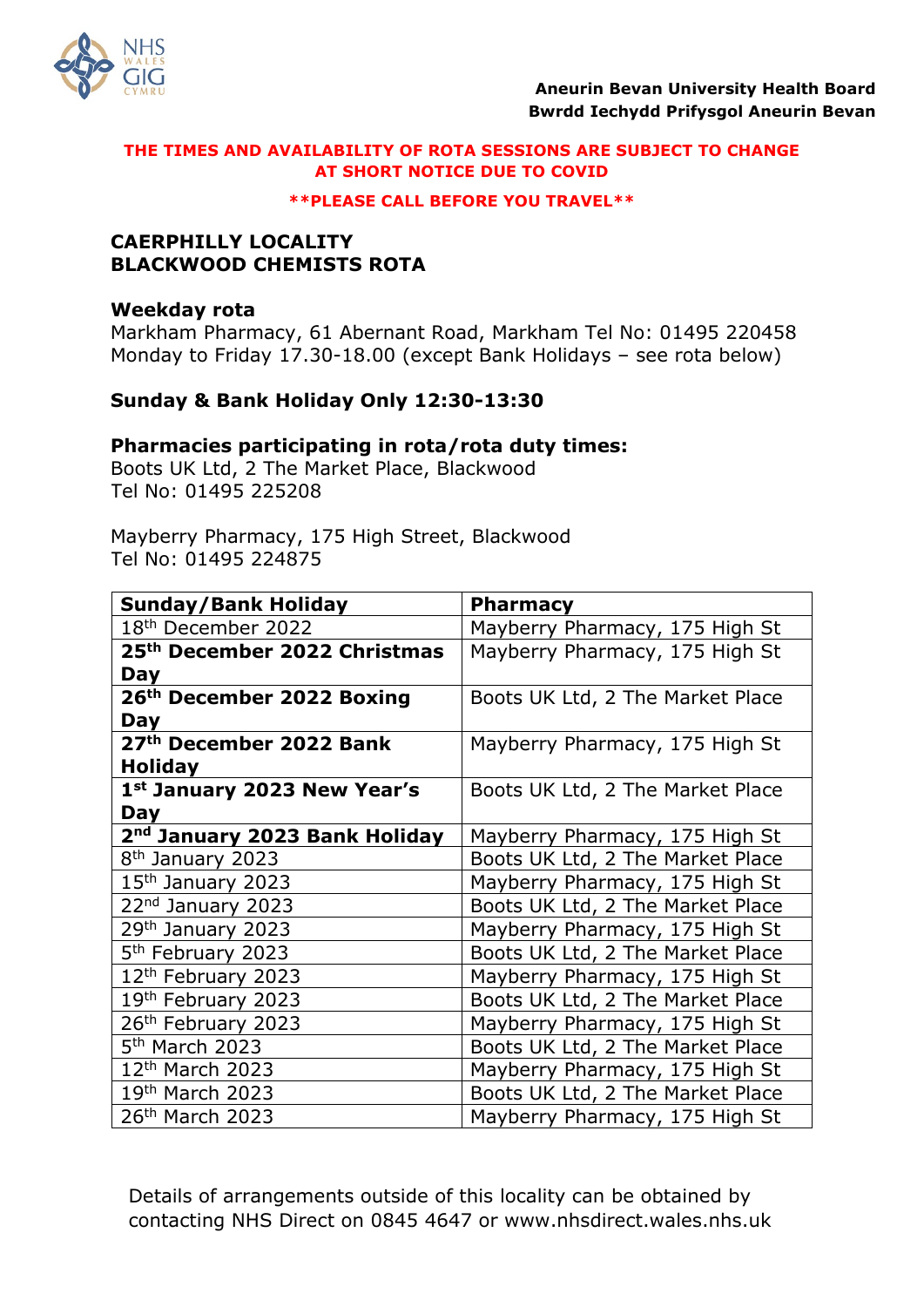

#### **\*\*PLEASE CALL BEFORE YOU TRAVEL\*\***

## **CAERPHILLY LOCALITY BLACKWOOD CHEMISTS ROTA**

### **Weekday rota**

Markham Pharmacy, 61 Abernant Road, Markham Tel No: 01495 220458 Monday to Friday 17.30-18.00 (except Bank Holidays – see rota below)

# **Sunday & Bank Holiday Only 12:30-13:30**

### **Pharmacies participating in rota/rota duty times:**

Boots UK Ltd, 2 The Market Place, Blackwood Tel No: 01495 225208

Mayberry Pharmacy, 175 High Street, Blackwood Tel No: 01495 224875

| <b>Sunday/Bank Holiday</b>               | <b>Pharmacy</b>                  |
|------------------------------------------|----------------------------------|
| 2nd April 2023                           | Boots UK Ltd, 2 The Market Place |
| 7 <sup>th</sup> April 2023 Good Friday   | Mayberry Pharmacy, 175 High St   |
| 9 <sup>th</sup> April 2023 Easter Sunday | Boots UK Ltd, 2 The Market Place |
| 10th April Easter Monday                 | Mayberry Pharmacy, 175 High St   |
| 16th April 2023                          | Boots UK Ltd, 2 The Market Place |
| 23rd April 2023                          | Mayberry Pharmacy, 175 High St   |
| 30th April 2023                          | Boots UK Ltd, 2 The Market Place |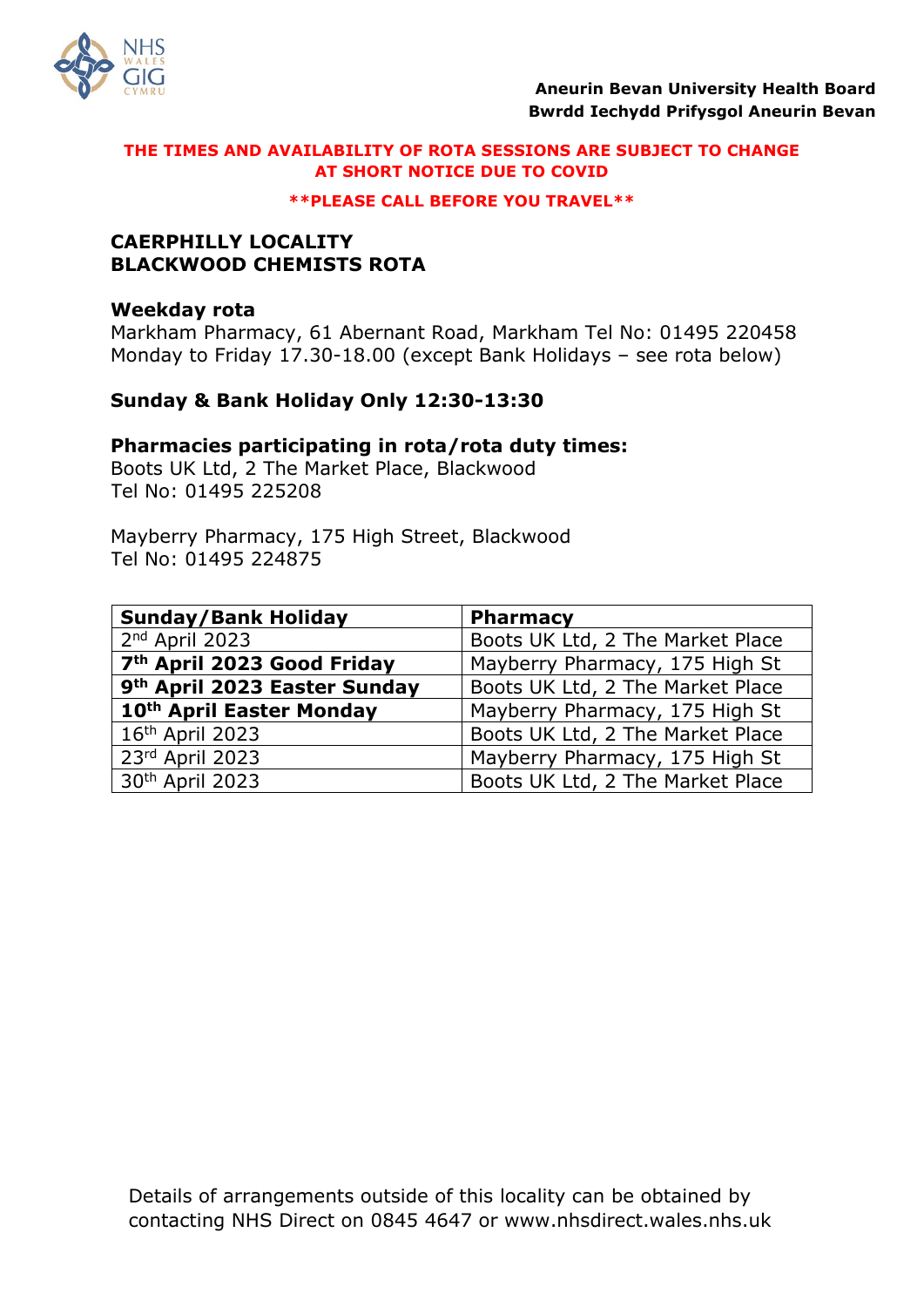

**\*\*PLEASE CALL BEFORE YOU TRAVEL\*\***

# **CAERPHILLY LOCALITY CAERPHILLY CHEMISTS ROTA**

# **Pharmacies participating in rota/rota duty times:**

# **Special bank holiday rota only**

(Christmas Day, Boxing Day, New Year's Day & Easter Sunday)

Lloyds Pharmacy, 31 Tonyfelin Road, Caerphilly Tel No: 02920 882916 (13:00-14:00)

Mayberry Pharmacy, 40 Cardiff Road, Caerphilly Tel No: 02920 882914 (13:00-14:00)

Superdrug Pharmacy, 6-12 Cardiff Road, Caerphilly Tel No: 02920 883138 (12:00-13:00)

Nelsons Pharmacy, 4 Beddau Way, Caerphilly Tel No: 02920 888008 (16:00-17:00)

ASDA Pharmacy, Pontygwindy Road, Caerphilly Tel No: 02920 855517

**Usually open commercially Sundays and bank holidays 10:00-16:00**

| <b>Bank Holiday</b>                                    | <b>Pharmacy</b>                                      |
|--------------------------------------------------------|------------------------------------------------------|
| 17th April 2022 Easter Sunday                          | Mayberry Pharmacy, 40 Cardiff                        |
|                                                        | Road, Caerphilly                                     |
| 25 <sup>th</sup> December 2022<br><b>Christmas Day</b> | Superdrug Pharmacy, 6-12 Cardiff<br>Road, Caerphilly |
| 26th December 2022 Boxing Day                          | Nelsons Pharmacy, 4 Beddau Way,<br>Caerphilly        |
| 27 <sup>th</sup> December 2022                         | Asda Pharmacy, Pontygwindy Road                      |
| <b>Bank Holiday Tuesday</b>                            | (open commercially -TBC)                             |
| 1st January 2023 New Year's Day                        | Lloyds Pharmacy, 31 Tonyfelin Rd                     |
| 2 <sup>nd</sup> January 2023                           | Mayberry Pharmacy, 40 Cardiff                        |
| <b>Bank Holiday Monday</b>                             | Road, Caerphilly                                     |
| 9 <sup>th</sup> April 2023 Easter Sunday               | Superdrug Pharmacy, 6-12 Cardiff                     |
|                                                        | Road, Caerphilly                                     |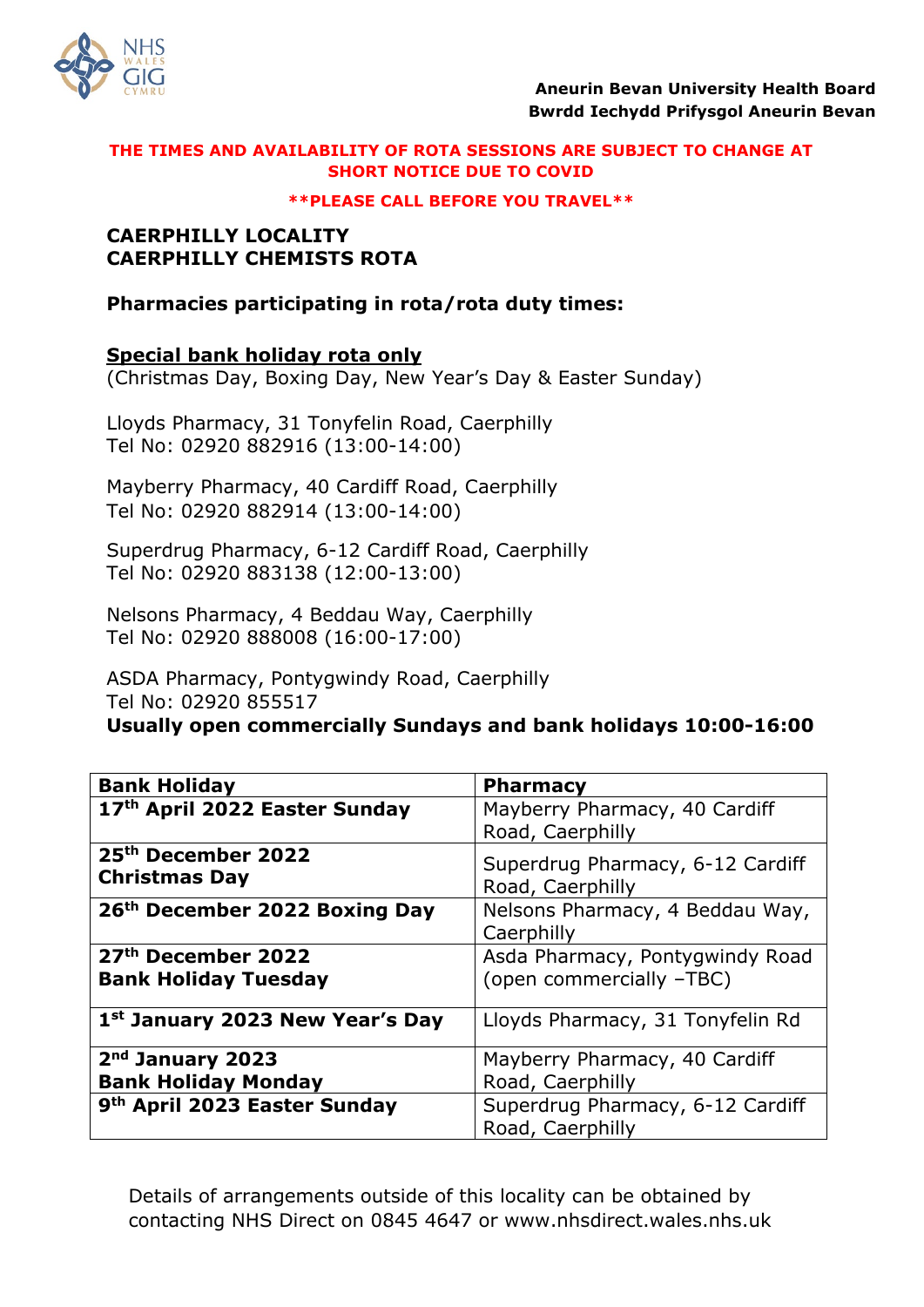

**\*\*PLEASE CALL BEFORE YOU TRAVEL\*\***

# **CAERPHILLY LOCALITY CEFN FFOREST CHEMISTS ROTA**

**Rota duty times:** Monday, Tuesday, Wednesday & Friday 17:30 – 18:00 No rota Sunday & Bank Holiday

# **All rota services provided by:**

Vida Rodgers Ltd, 79 Cefn Fforest Avenue, Cefn Fforest Tel No: 01443 830190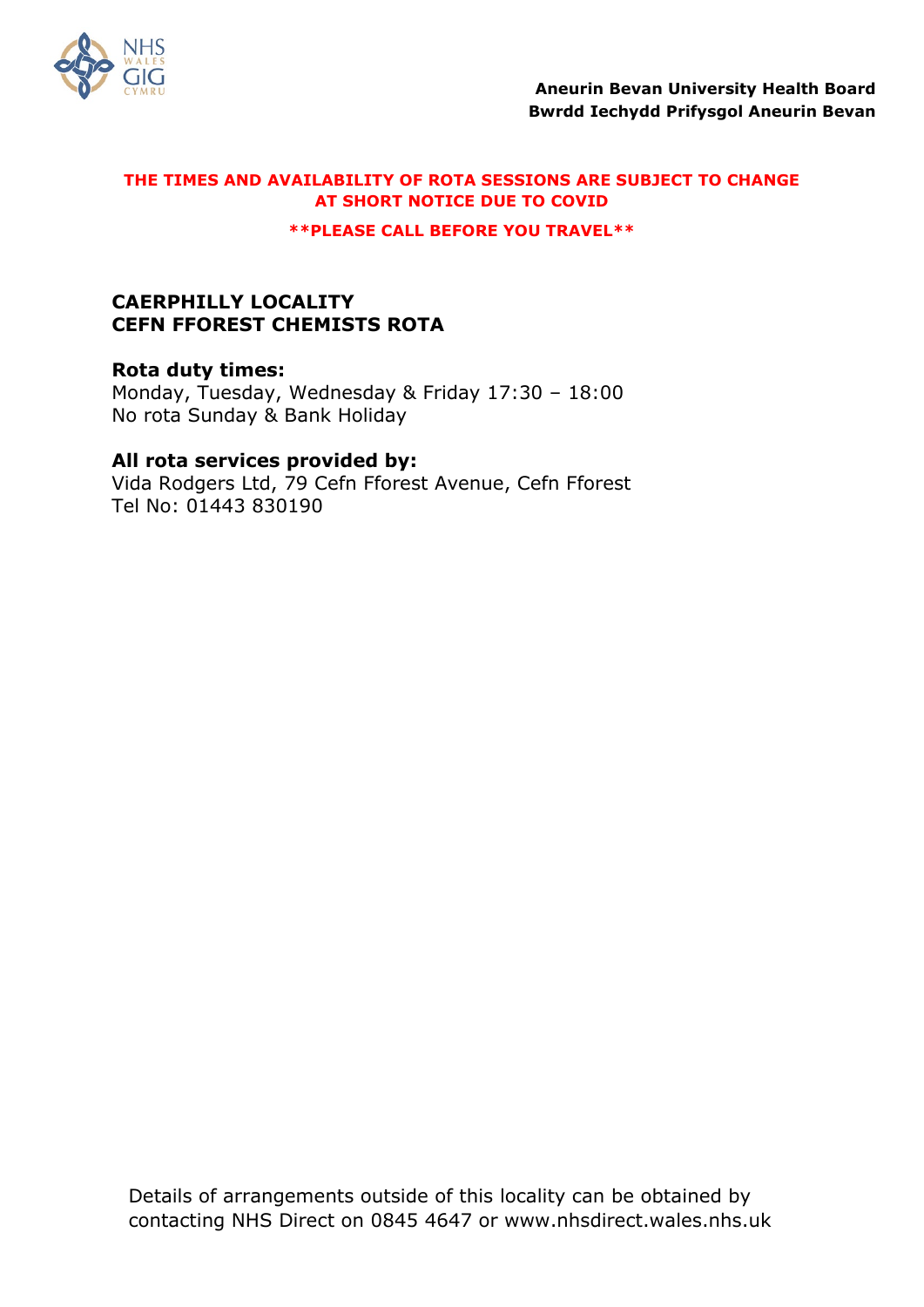

#### **\*\*PLEASE CALL BEFORE YOU TRAVEL\*\***

## **CAERPHILLY LOCALITY CRUMLIN/NEWBRIDGE CHEMISTS ROTA**

### **No weekday rota Sunday & Bank Holiday Only 17:00-18:00**

# **Pharmacies participating in rota/rota duty times:**

Lloyds Pharmacy, 2 Victoria Terrace, Newbridge Tel No: 01495 243456

Mayberry Pharmacy, 15 Main Street, Crumlin Tel No: 01495 244617

Evans Pharmacy, 1-2 Victoria Buildings, High Street, Abercarn Tel No: 01495 244227

Knights Newbridge Pharmacy, 4-5 Victoria Terrace, Newbridge Tel No: 01495 248919

| <b>Sunday/Bank Holiday</b>  | <b>Pharmacy</b>                          |
|-----------------------------|------------------------------------------|
| 3rd April 2022              | Evans Pharmacy 1-2 Victoria Buildings    |
| 10 <sup>th</sup> April 2022 | Knights Newbridge Pharmacy, 4-5 Victoria |
|                             | <b>Terrace</b>                           |
| 15 <sup>th</sup> April 2022 | Mayberry Pharmacy, 15 Main Street        |
| <b>Good Friday</b>          |                                          |
| 17th April 2022             | Evans Pharmacy 1-2 Victoria Buildings    |
| <b>Easter Sunday</b>        |                                          |
| 18 <sup>th</sup> April 2022 | Knights Newbridge Pharmacy, 4-5 Victoria |
| <b>Easter Monday</b>        | Terrace                                  |
| 24 <sup>th</sup> April 2022 | Lloyds Pharmacy, 2 Victoria Terrace      |
| $1st$ May 2022              | Mayberry Pharmacy, 15 Main Street        |
| 2 <sup>nd</sup> May 2022    | Lloyds Pharmacy, 2 Victoria Terrace      |
| <b>Bank Holiday</b>         |                                          |
| 8 <sup>th</sup> May 2022    | Evans Pharmacy 1-2 Victoria Buildings    |
| 15th May 2022               | Knights Newbridge Pharmacy, 4-5 Victoria |
|                             | Terrace                                  |
| 22nd May 2022               | Lloyds Pharmacy, 2 Victoria Terrace      |
| 29th May 2022               | Mayberry Pharmacy, 15 Main Street        |
| $2nd$ June 2022             | Mayberry Pharmacy, 15 Main Street        |
| <b>Bank Holiday</b>         |                                          |
| 3rd June 2022               | Evans Pharmacy 1-2 Victoria Buildings    |
| <b>Bank Holiday</b>         |                                          |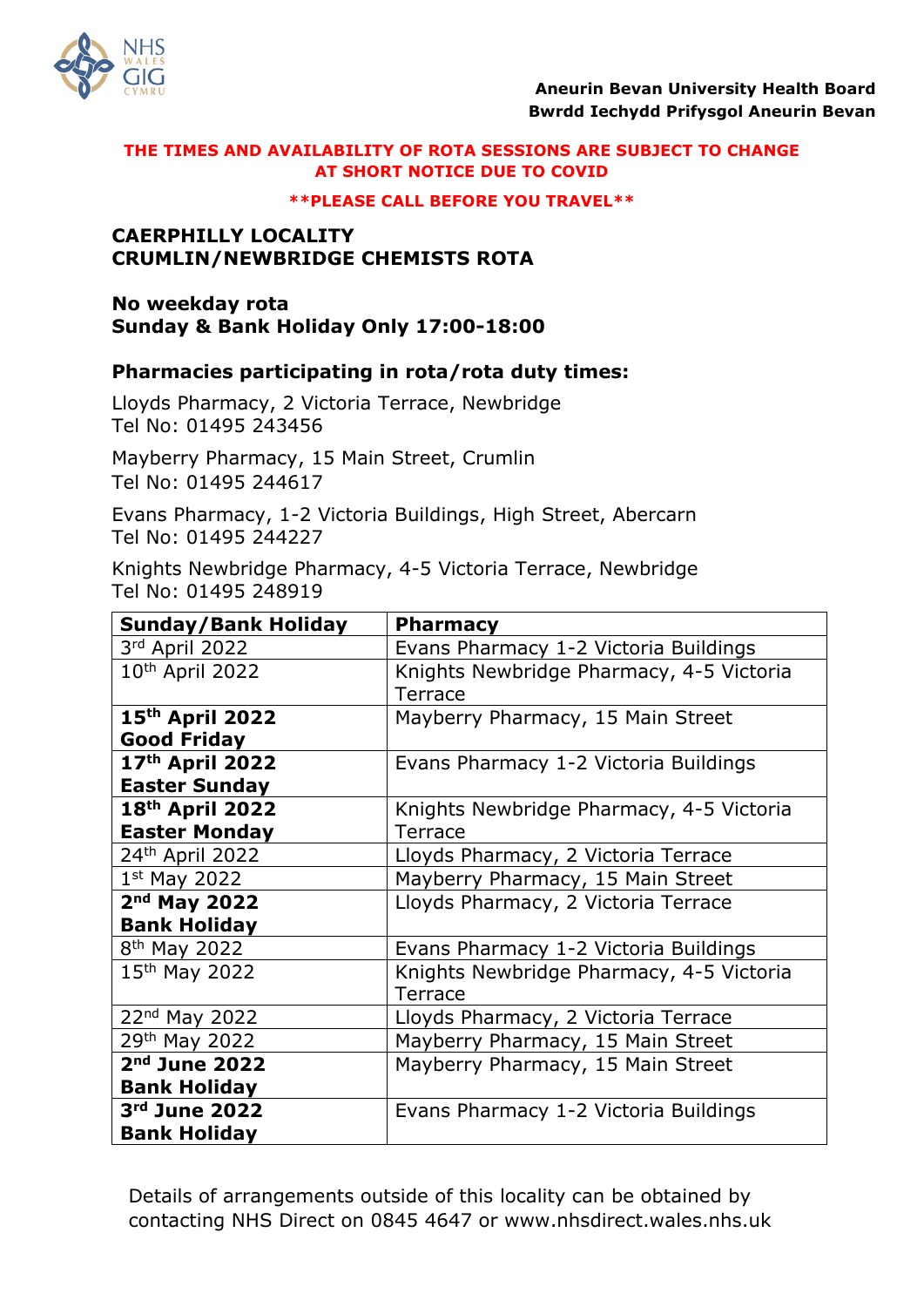

#### **\*\*PLEASE CALL BEFORE YOU TRAVEL\*\***

## **CAERPHILLY LOCALITY CRUMLIN/NEWBRIDGE CHEMISTS ROTA**

### **No weekday rota Sunday & Bank Holiday Only 17:00-18:00**

# **Pharmacies participating in rota/rota duty times:**

Lloyds Pharmacy, 2 Victoria Terrace, Newbridge Tel No: 01495 243456

Mayberry Pharmacy, 15 Main Street, Crumlin Tel No: 01495 244617

Evans Pharmacy, 1-2 Victoria Buildings, High Street, Abercarn Tel No: 01495 244227

Knights Newbridge Pharmacy, 4-5 Victoria Terrace, Newbridge Tel No: 01495 248919

| <b>Sunday/Bank Holiday</b>      | <b>Pharmacy</b>                          |
|---------------------------------|------------------------------------------|
| 5 <sup>th</sup> June 2022       | Evans Pharmacy 1-2 Victoria Buildings    |
| 12 <sup>th</sup> June 2022      | Knights Newbridge Pharmacy, 4-5 Victoria |
|                                 | Terrace                                  |
| 19 <sup>th</sup> June 2022      | Lloyds Pharmacy, 2 Victoria Terrace      |
| 26 <sup>th</sup> June 2022      | Mayberry Pharmacy, 15 Main Street        |
| 3rd July 2022                   | Evans Pharmacy 1-2 Victoria Buildings    |
| 10 <sup>th</sup> July 2022      | Knights Newbridge Pharmacy, 4-5 Victoria |
|                                 | <b>Terrace</b>                           |
| 17 <sup>th</sup> July 2022      | Lloyds Pharmacy, 2 Victoria Terrace      |
| 24th July 2022                  | Mayberry Pharmacy, 15 Main Street        |
| 31st July 2022                  | Evans Pharmacy 1-2 Victoria Buildings    |
| 7 <sup>th</sup> August 2022     | Knights Newbridge Pharmacy, 4-5 Victoria |
|                                 | Terrace                                  |
| 14 <sup>th</sup> August 2022    | Lloyds Pharmacy, 2 Victoria Terrace      |
| $21st$ August 2022              | Mayberry Pharmacy, 15 Main Street        |
| 28 <sup>th</sup> August 2022    | Evans Pharmacy 1-2 Victoria Buildings    |
| 29th August 2022                | Knights Newbridge Pharmacy, 4-5 Victoria |
| <b>Bank Holiday Monday</b>      | Terrace                                  |
| 4 <sup>th</sup> September 2022  | Knights Newbridge Pharmacy, 4-5 Victoria |
|                                 | Terrace                                  |
| 11 <sup>th</sup> September 2022 | Lloyds Pharmacy, 2 Victoria Terrace      |
| 18 <sup>th</sup> September 2022 | Mayberry Pharmacy, 15 Main Street        |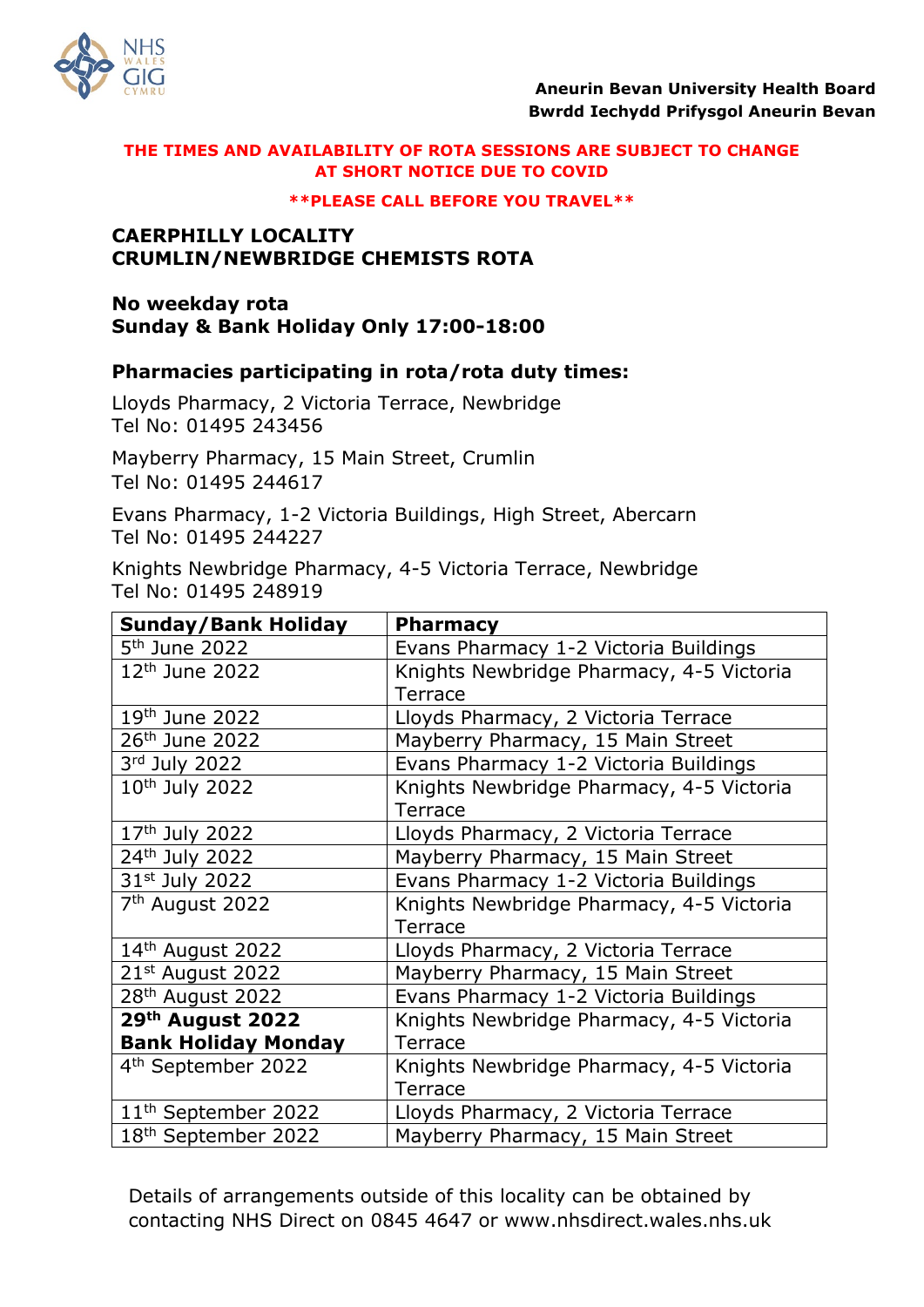

#### **\*\*PLEASE CALL BEFORE YOU TRAVEL\*\***

## **CAERPHILLY LOCALITY CRUMLIN/NEWBRIDGE CHEMISTS ROTA**

### **No weekday rota Sunday & Bank Holiday Only 17:00-18:00**

# **Pharmacies participating in rota/rota duty times:**

Lloyds Pharmacy, 2 Victoria Terrace, Newbridge Tel No: 01495 243456

Mayberry Pharmacy, 15 Main Street, Crumlin Tel No: 01495 244617

Evans Pharmacy, 1-2 Victoria Buildings, High Street, Abercarn Tel No: 01495 244227

Knights Newbridge Pharmacy, 4-5 Victoria Terrace, Newbridge Tel No: 01495 248919

| <b>Sunday/Bank Holiday</b>      | <b>Pharmacy</b>                          |
|---------------------------------|------------------------------------------|
| 25 <sup>th</sup> September 2022 | Evans Pharmacy 1-2 Victoria Buildings    |
| 2 <sup>nd</sup> October 2022    | Knights Newbridge Pharmacy, 4-5 Victoria |
|                                 | <b>Terrace</b>                           |
| 9 <sup>th</sup> October 2022    | Lloyds Pharmacy, 2 Victoria Terrace      |
| 16 <sup>th</sup> October 2022   | Mayberry Pharmacy, 15 Main Street        |
| 23rd October 2022               | Evans Pharmacy 1-2 Victoria Buildings    |
| 30 <sup>th</sup> October 2022   | Knights Newbridge Pharmacy, 4-5 Victoria |
|                                 | Terrace                                  |
| 6 <sup>th</sup> November 2022   | Lloyds Pharmacy, 2 Victoria Terrace      |
| 13 <sup>th</sup> November 2022  | Mayberry Pharmacy, 15 Main Street        |
| 20 <sup>th</sup> November 2022  | Evans Pharmacy 1-2 Victoria Buildings    |
| 27 <sup>th</sup> November 2022  | Knights Newbridge Pharmacy, 4-5 Victoria |
|                                 | Terrace                                  |
| 4 <sup>th</sup> December 2022   | Lloyds Pharmacy, 2 Victoria Terrace      |
| 11 <sup>th</sup> December 2022  | Mayberry Pharmacy, 15 Main Street        |
| 18 <sup>th</sup> December 2022  | Evans Pharmacy 1-2 Victoria Buildings    |
| 25 <sup>th</sup> December 2022  | Mayberry Pharmacy, 15 Main Street        |
| <b>Christmas Day</b>            |                                          |
| 26th December 2022              | Evans Pharmacy 1-2 Victoria Buildings    |
| <b>Boxing Day</b>               |                                          |
| 27th December 2022              | Knights Newbridge Pharmacy, 4-5 Victoria |
| <b>Bank Holiday</b>             | Terrace                                  |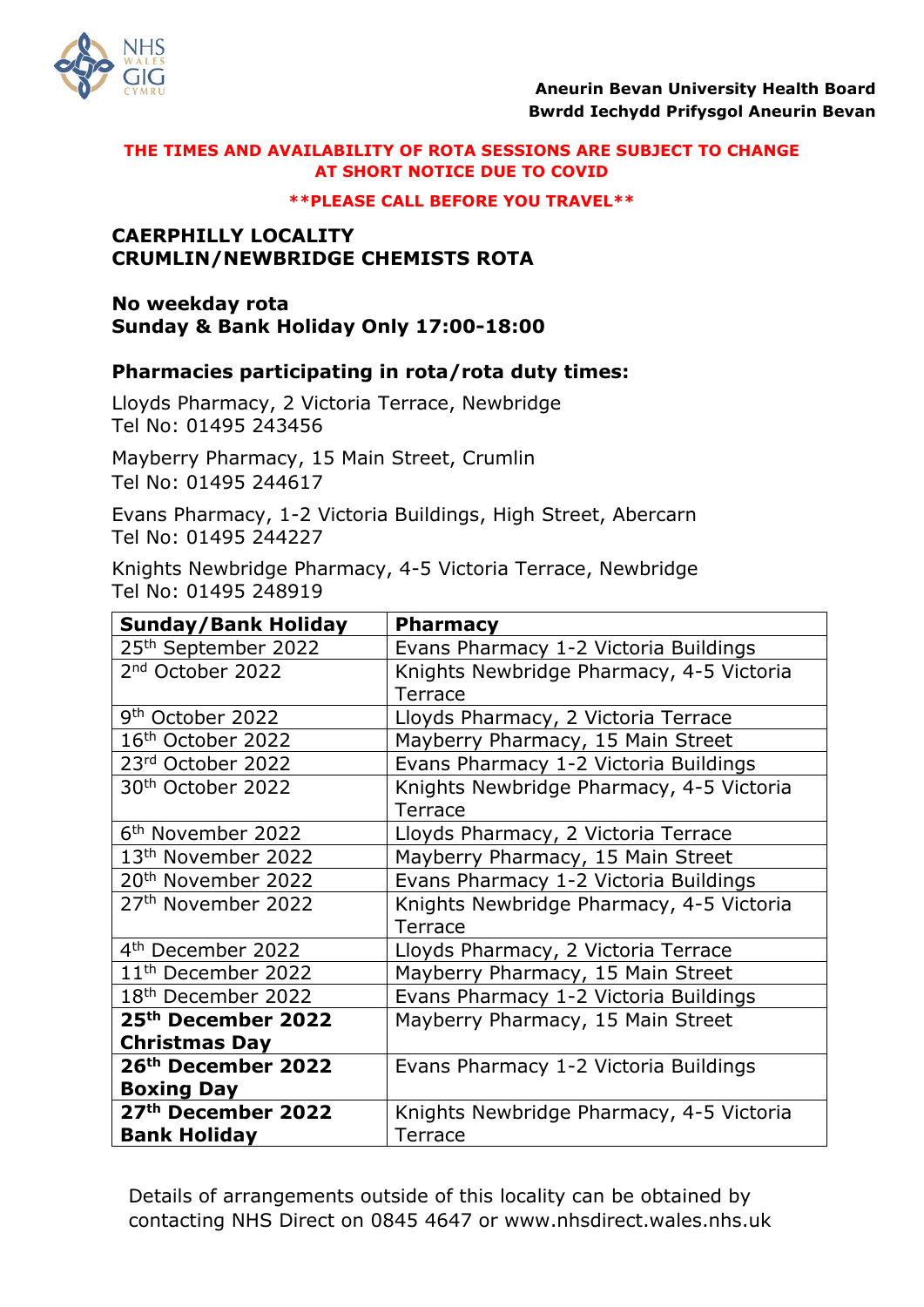

#### **\*\*PLEASE CALL BEFORE YOU TRAVEL\*\***

## **CAERPHILLY LOCALITY CRUMLIN/NEWBRIDGE CHEMISTS ROTA**

### **No weekday rota Sunday & Bank Holiday Only 17:00-18:00**

# **Pharmacies participating in rota/rota duty times:**

Lloyds Pharmacy, 2 Victoria Terrace, Newbridge Tel No: 01495 243456

Mayberry Pharmacy, 15 Main Street, Crumlin Tel No: 01495 244617

Evans Pharmacy, 1-2 Victoria Buildings, High Street, Abercarn Tel No: 01495 244227

Knights Newbridge Pharmacy, 4-5 Victoria Terrace, Newbridge Tel No: 01495 248919

| <b>Sunday/Bank Holiday</b>    | <b>Pharmacy</b>                          |
|-------------------------------|------------------------------------------|
| 1st January 2023 New          | Lloyds Pharmacy, 2 Victoria Terrace      |
| <b>Year's Day</b>             |                                          |
| 2nd January 2023 Bank         | Mayberry Pharmacy, 15 Main Street        |
| <b>Holiday</b>                |                                          |
| 8 <sup>th</sup> January 2023  | Knights Newbridge Pharmacy, 4-5 Victoria |
|                               | Terrace                                  |
| $15th$ January 2023           | Lloyds Pharmacy, 2 Victoria Terrace      |
| 22 <sup>nd</sup> January 2023 | Mayberry Pharmacy, 15 Main Street        |
| 29th January 2023             | Evans Pharmacy 1-2 Victoria Buildings    |
| 5 <sup>th</sup> February 2023 | Knights Newbridge Pharmacy, 4-5 Victoria |
|                               | Terrace                                  |
| 12th February 2023            | Lloyds Pharmacy, 2 Victoria Terrace      |
| 19th February 2023            | Mayberry Pharmacy, 15 Main Street        |
| 26th February 2023            | Evans Pharmacy 1-2 Victoria Buildings    |
| 5 <sup>th</sup> March 2023    | Knights Newbridge Pharmacy, 4-5 Victoria |
|                               | Terrace                                  |
| 12 <sup>th</sup> March 2023   | Lloyds Pharmacy, 2 Victoria Terrace      |
| 19th March 2023               | Mayberry Pharmacy, 15 Main Street        |
| 26 <sup>th</sup> March 2023   | Evans Pharmacy 1-2 Victoria Buildings    |
| $2nd$ April 2023              | Knights Newbridge Pharmacy, 4-5 Victoria |
|                               | <b>Terrace</b>                           |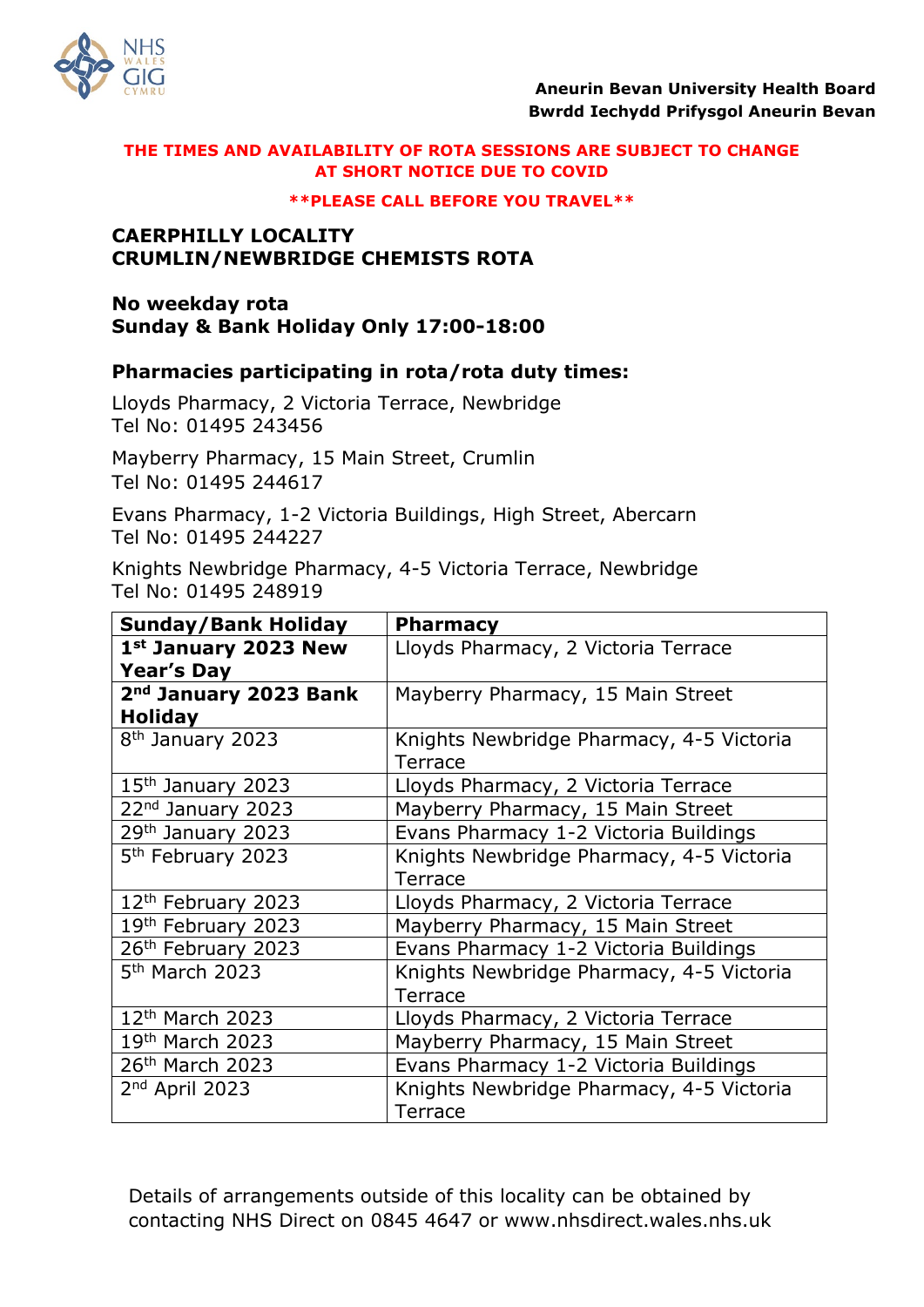

#### **\*\*PLEASE CALL BEFORE YOU TRAVEL\*\***

## **CAERPHILLY LOCALITY CRUMLIN/NEWBRIDGE CHEMISTS ROTA**

### **No weekday rota Sunday & Bank Holiday Only 17:00-18:00**

# **Pharmacies participating in rota/rota duty times:**

Lloyds Pharmacy, 2 Victoria Terrace, Newbridge Tel No: 01495 243456

Mayberry Pharmacy, 15 Main Street, Crumlin Tel No: 01495 244617

Evans Pharmacy, 1-2 Victoria Buildings, High Street, Abercarn Tel No: 01495 244227

Knights Newbridge Pharmacy, 4-5 Victoria Terrace, Newbridge Tel No: 01495 248919

| <b>Sunday/Bank Holiday</b>      | <b>Pharmacy</b>                          |
|---------------------------------|------------------------------------------|
| 7 <sup>th</sup> April 2023 Good | Evans Pharmacy 1-2 Victoria Buildings    |
| Friday                          |                                          |
| 9th April 2023 Easter           | Knights Newbridge Pharmacy, 4-5 Victoria |
| <b>Sunday</b>                   | Terrace                                  |
| 10th April Easter Monday        | Lloyds Pharmacy, 2 Victoria Terrace      |
| 16th April 2023                 | Lloyds Pharmacy, 2 Victoria Terrace      |
| 23rd April 2023                 | Mayberry Pharmacy, 15 Main Street        |
| 30th April 2023                 | Evans Pharmacy 1-2 Victoria Buildings    |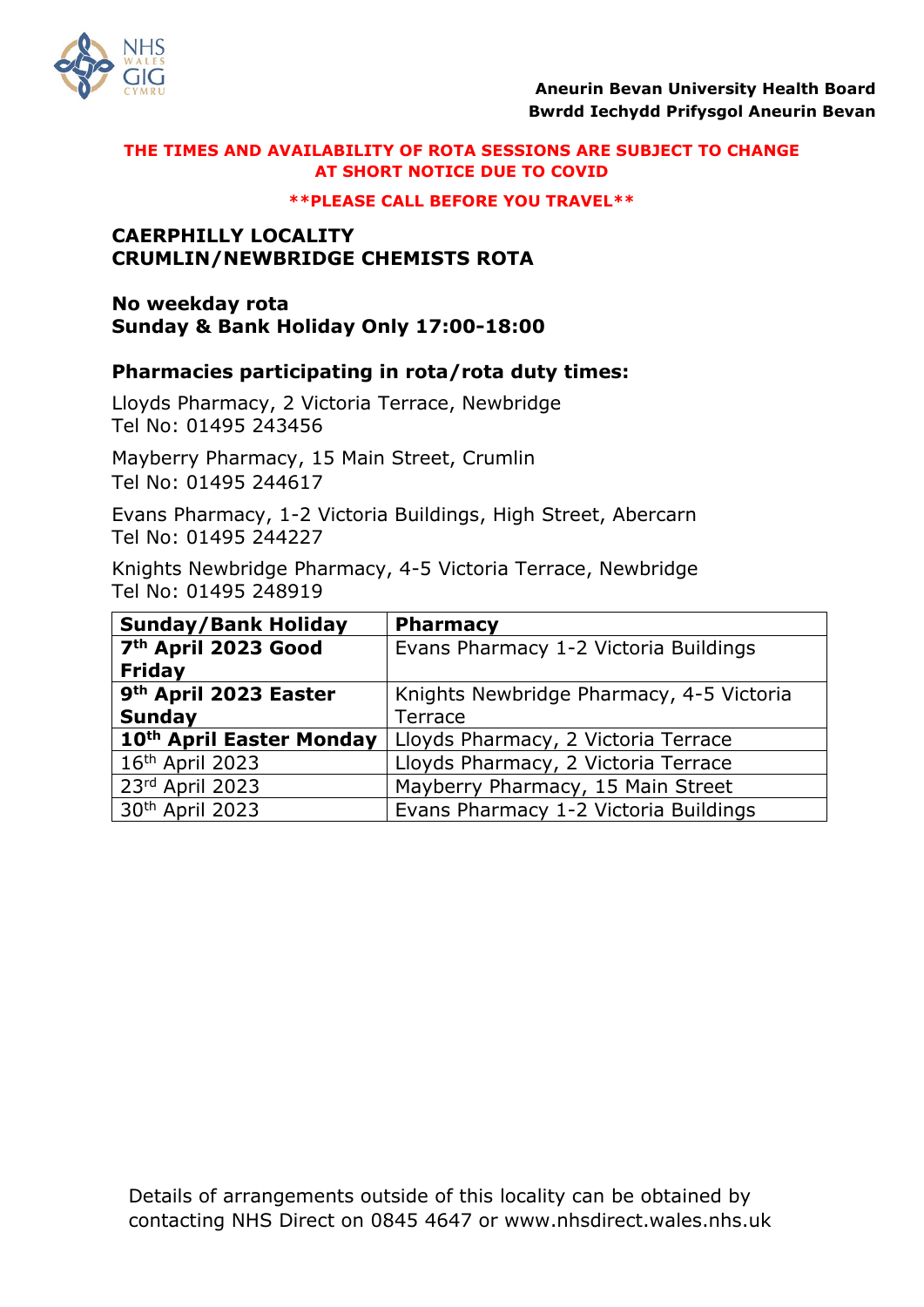

**\*\*PLEASE CALL BEFORE YOU TRAVEL\*\***

# **CAERPHILLY LOCALITY FLEUR DE LYS CHEMISTS ROTA**

# **Rota duty times:**

Monday, Tuesday, Wednesday & Friday (17:30-18:00) Sundays & Bank Holidays - N/A

# **All rota services provided by:**

Vida Rogers Ltd, 23 High Street, Fleur De Lys Tel No: 01495 830245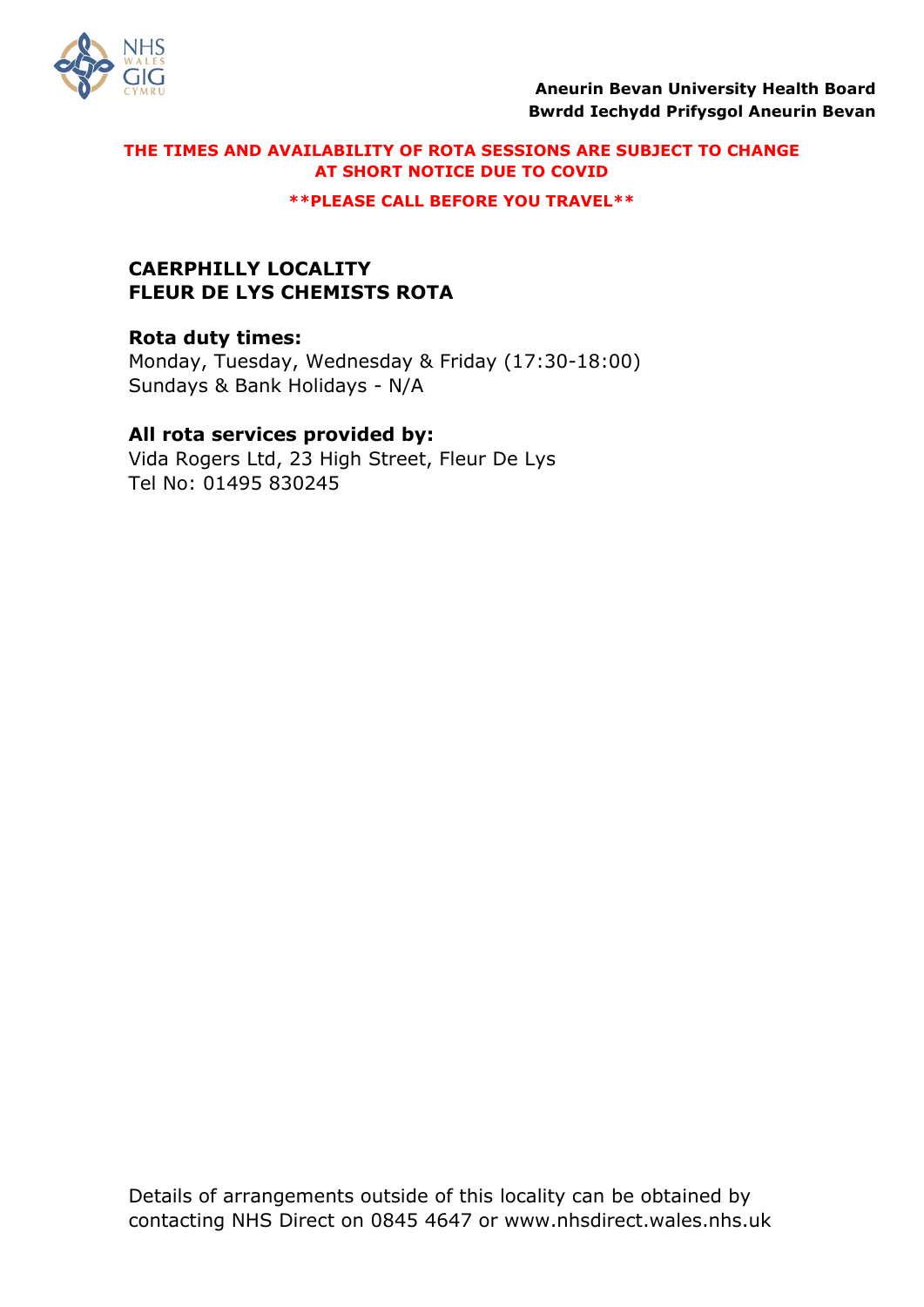

**\*\*PLEASE CALL BEFORE YOU TRAVEL\*\***

# **CAERPHILLY LOCALITY NEW TREDEGAR CHEMISTS ROTA Rota duty times:** Monday, Tuesday, Wednesday & Friday 17:30-18:00 Sundays & Bank Holidays 11:30-12:30

**All rota services provided by:** Sheppards Pharmacy, White Rose Way, New Tredegar Tel No: 01443 830741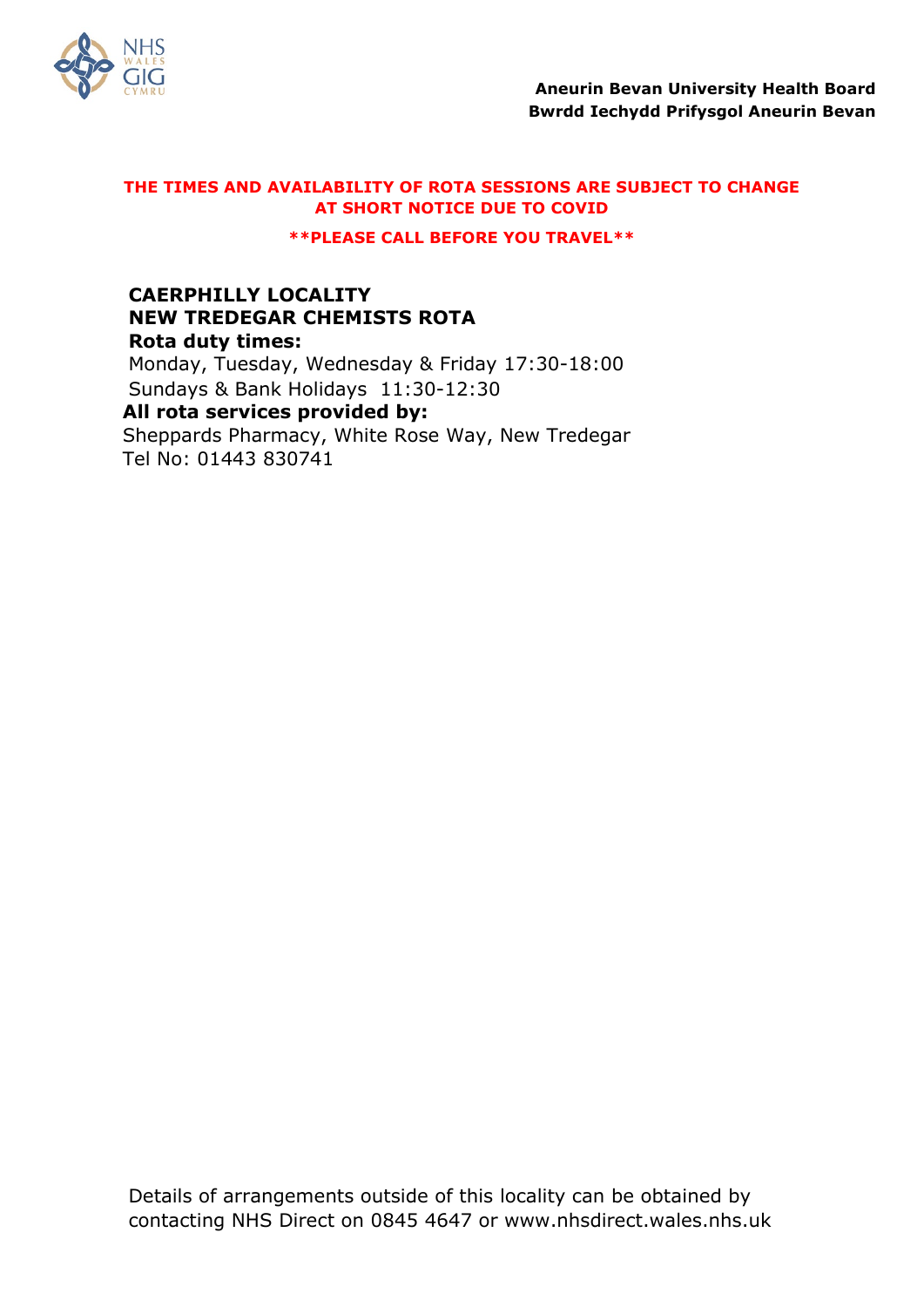

#### **\*\*PLEASE CALL BEFORE YOU TRAVEL\*\***

# **CAERPHILLY LOCALITY YSTRAD MYNACH CHEMISTS ROTA**

# **No weekday rota Sunday & Bank Holiday Only 14:00-15:00**

# **Pharmacies participating in rota/rota duty times:**

Sheppards Pharmacy, 14-16 Commercial Street, Nelson Tel No: 01443 450240

Lloyds Pharmacy, 12 Bedwlwyn Road, Ystrad Mynach Tel No: 01443 813166

Lloyds Pharmacy, 5 Bedwlwyn Road, Ystrad Mynach Tel No: 01443 814857

| <b>Sunday/Bank Holiday</b>             | <b>Pharmacy</b>                   |
|----------------------------------------|-----------------------------------|
| 3rd April 2022                         | Sheppards Pharmacy, 14-16         |
|                                        | <b>Commercial St</b>              |
| 10 <sup>th</sup> April 2022            | Lloyds Pharmacy, 5 Bedwlwyn Road  |
| 15th April 2022 Good Friday            | Lloyds Pharmacy, 12 Bedwlwyn Road |
| 17th April 2022 Easter Sunday          | Sheppards Pharmacy, 14-16         |
|                                        | <b>Commercial St</b>              |
| 18th April 2022 Easter Monday          | Lloyds Pharmacy, 5 Bedwlwyn Road  |
| 24th April 2022                        | Lloyds Pharmacy, 12 Bedwlwyn Road |
| $1st$ May 2022                         | Sheppards Pharmacy, 14-16         |
|                                        | <b>Commercial St</b>              |
| 2 <sup>nd</sup> May 2022 Bank Holiday  | Lloyds Pharmacy, 12 Bedwlwyn Road |
| 8 <sup>th</sup> May 2022               | Lloyds Pharmacy, 5 Bedwlwyn Road  |
| 15th May 2022                          | Lloyds Pharmacy, 12 Bedwlwyn Road |
| 22nd May 2022                          | Sheppards Pharmacy, 14-16         |
|                                        | <b>Commercial St</b>              |
| 29th May 2022                          | Lloyds Pharmacy, 5 Bedwlwyn Road  |
| 2 <sup>nd</sup> June 2022 Bank Holiday | Sheppards Pharmacy, 14-16         |
|                                        | <b>Commercial St</b>              |
| 3rd June 2022 Bank Holiday             | Lloyds Pharmacy, 5 Bedwlwyn Road  |
| 5 <sup>th</sup> June 2022              | Lloyds Pharmacy, 12 Bedwlwyn Road |
| $12th$ June 2022                       | Sheppards Pharmacy, 14-16         |
|                                        | <b>Commercial St</b>              |
| 19th June 2022                         | Lloyds Pharmacy, 5 Bedwlwyn Road  |
| 26 <sup>th</sup> June 2022             | Lloyds Pharmacy, 12 Bedwlwyn Road |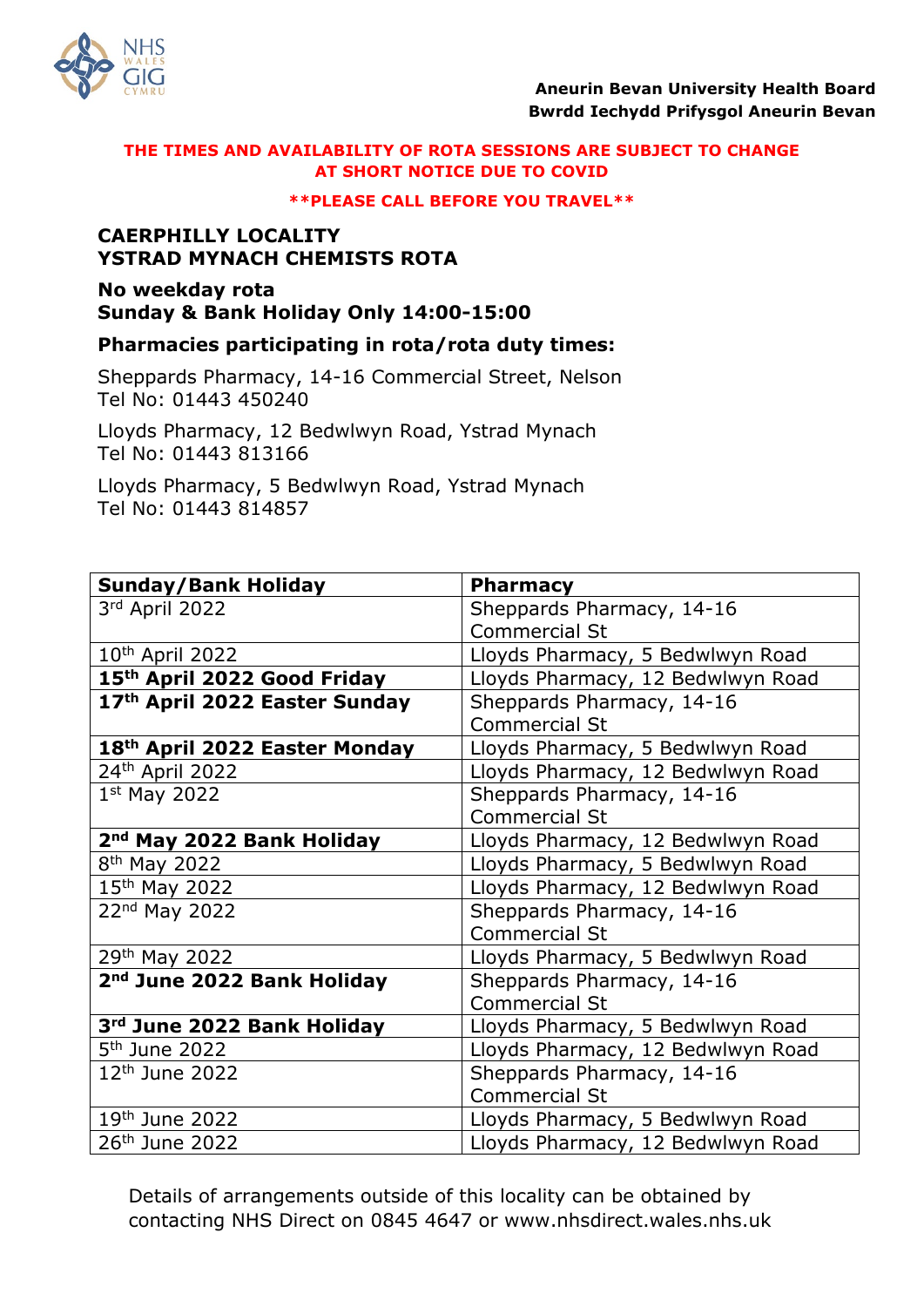

#### **\*\*PLEASE CALL BEFORE YOU TRAVEL\*\***

# **CAERPHILLY LOCALITY YSTRAD MYNACH CHEMISTS ROTA**

# **No weekday rota Sunday & Bank Holiday Only 14:00-15:00**

# **Pharmacies participating in rota/rota duty times:**

Sheppards Pharmacy, 14-16 Commercial Street, Nelson Tel No: 01443 450240

Lloyds Pharmacy, 12 Bedwlwyn Road, Ystrad Mynach Tel No: 01443 813166

Lloyds Pharmacy, 5 Bedwlwyn Road, Ystrad Mynach Tel No: 01443 814857

| <b>Sunday/Bank Holiday</b>                | <b>Pharmacy</b>                   |
|-------------------------------------------|-----------------------------------|
| 3rd July 2022                             | Sheppards Pharmacy, 14-16         |
|                                           | <b>Commercial St</b>              |
| 10 <sup>th</sup> July 2022                | Lloyds Pharmacy, 5 Bedwlwyn Road  |
| 17th July 2022                            | Lloyds Pharmacy, 12 Bedwlwyn Road |
| 24 <sup>th</sup> July 2022                | Sheppards Pharmacy, 14-16         |
|                                           | <b>Commercial St</b>              |
| 31 <sup>st</sup> July 2022                | Lloyds Pharmacy, 5 Bedwlwyn Road  |
| 7 <sup>th</sup> August 2022               | Lloyds Pharmacy, 12 Bedwlwyn Road |
| 14th August 2022                          | Sheppards Pharmacy, 14-16         |
|                                           | <b>Commercial St</b>              |
| $21st$ August 2022                        | Lloyds Pharmacy, 5 Bedwlwyn Road  |
| 28 <sup>th</sup> August 2022              | Lloyds Pharmacy, 12 Bedwlwyn Road |
| 29 <sup>th</sup> August 2022 Bank Holiday | Lloyds Pharmacy, 12 Bedwlwyn Road |
| 4 <sup>th</sup> September 2022            | Sheppards Pharmacy, 14-16         |
|                                           | <b>Commercial St</b>              |
| 11 <sup>th</sup> September 2022           | Lloyds Pharmacy, 5 Bedwlwyn Road  |
| 18 <sup>th</sup> September 2022           | Lloyds Pharmacy, 12 Bedwlwyn Road |
| 25 <sup>th</sup> September 2022           | Sheppards Pharmacy, 14-16         |
|                                           | <b>Commercial St</b>              |
| 2 <sup>nd</sup> October 2022              | Lloyds Pharmacy, 5 Bedwlwyn Road  |
| 9 <sup>th</sup> October 2022              | Lloyds Pharmacy, 12 Bedwlwyn Road |
| 16 <sup>th</sup> October 2022             | Sheppards Pharmacy, 14-16         |
|                                           | <b>Commercial St</b>              |
| 23rd October 2022                         | Lloyds Pharmacy, 5 Bedwlwyn Road  |
| 30 <sup>th</sup> October 2022             | Lloyds Pharmacy, 12 Bedwlwyn Road |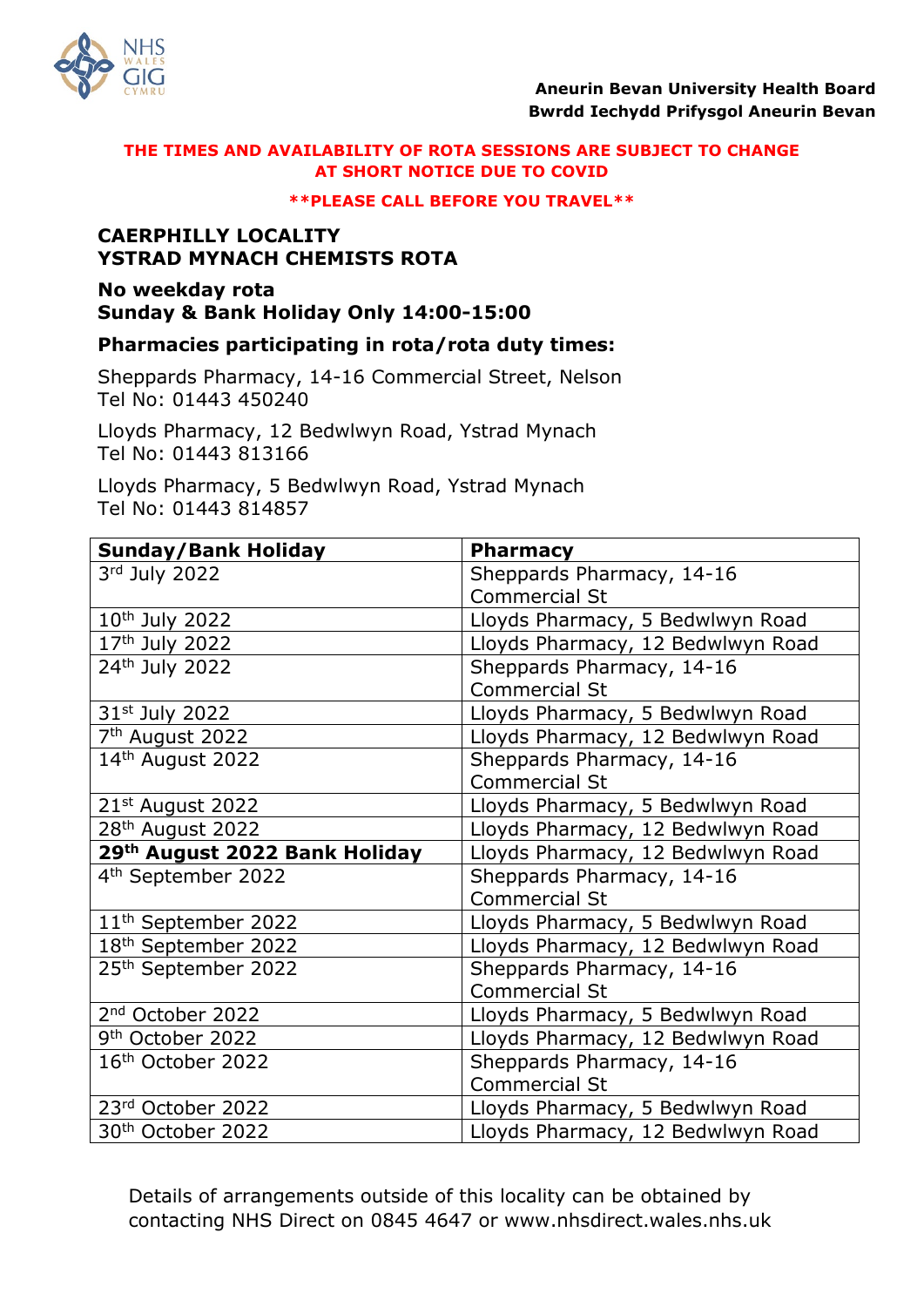

#### **\*\*PLEASE CALL BEFORE YOU TRAVEL\*\***

# **CAERPHILLY LOCALITY YSTRAD MYNACH CHEMISTS ROTA**

# **No weekday rota Sunday & Bank Holiday Only 14:00-15:00**

# **Pharmacies participating in rota/rota duty times:**

Sheppards Pharmacy, 14-16 Commercial Street, Nelson Tel No: 01443 450240

Lloyds Pharmacy, 12 Bedwlwyn Road, Ystrad Mynach Tel No: 01443 813166

Lloyds Pharmacy, 5 Bedwlwyn Road, Ystrad Mynach Tel No: 01443 814857

| <b>Sunday/Bank Holiday</b>                | <b>Pharmacy</b>                   |
|-------------------------------------------|-----------------------------------|
| 6 <sup>th</sup> November 2022             | Sheppards Pharmacy, 14-16         |
|                                           | <b>Commercial St</b>              |
| 13 <sup>th</sup> November 2022            | Lloyds Pharmacy, 5 Bedwlwyn Road  |
| 20 <sup>th</sup> November 2022            | Lloyds Pharmacy, 12 Bedwlwyn Road |
| 27 <sup>th</sup> November 2022            | Sheppards Pharmacy, 14-16         |
|                                           | <b>Commercial St</b>              |
| 4 <sup>th</sup> December 2022             | Lloyds Pharmacy, 5 Bedwlwyn Road  |
| 11 <sup>th</sup> December 2022            | Lloyds Pharmacy, 12 Bedwlwyn Road |
| 18th December 2022                        | Sheppards Pharmacy, 14-16         |
|                                           | <b>Commercial St</b>              |
| 25 <sup>th</sup> December 2022 Christmas  | Lloyds Pharmacy, 5 Bedwlwyn Road  |
| <b>Day</b>                                |                                   |
| 26th December 2022 Boxing Day             | Sheppards Pharmacy, 14-16         |
|                                           | <b>Commercial St</b>              |
| 27th December 2022 Bank                   | Lloyds Pharmacy, 12 Bedwlwyn Road |
| <b>Holiday</b>                            |                                   |
| 1st January 2023 New Year's Day           | Lloyds Pharmacy, 5 Bedwlwyn Road  |
| 2 <sup>nd</sup> January 2023 Bank Holiday | Lloyds Pharmacy, 12 Bedwlwyn Road |
| 8 <sup>th</sup> January 2023              | Lloyds Pharmacy, 12 Bedwlwyn Road |
| $15th$ January 2023                       | Sheppards Pharmacy, 14-16         |
|                                           | <b>Commercial St</b>              |
| 22nd January 2023                         | Lloyds Pharmacy, 5 Bedwlwyn Road  |
| 29th January 2023                         | Lloyds Pharmacy, 12 Bedwlwyn Road |
| 5 <sup>th</sup> February 2023             | Sheppards Pharmacy, 14-16         |
|                                           | <b>Commercial St</b>              |